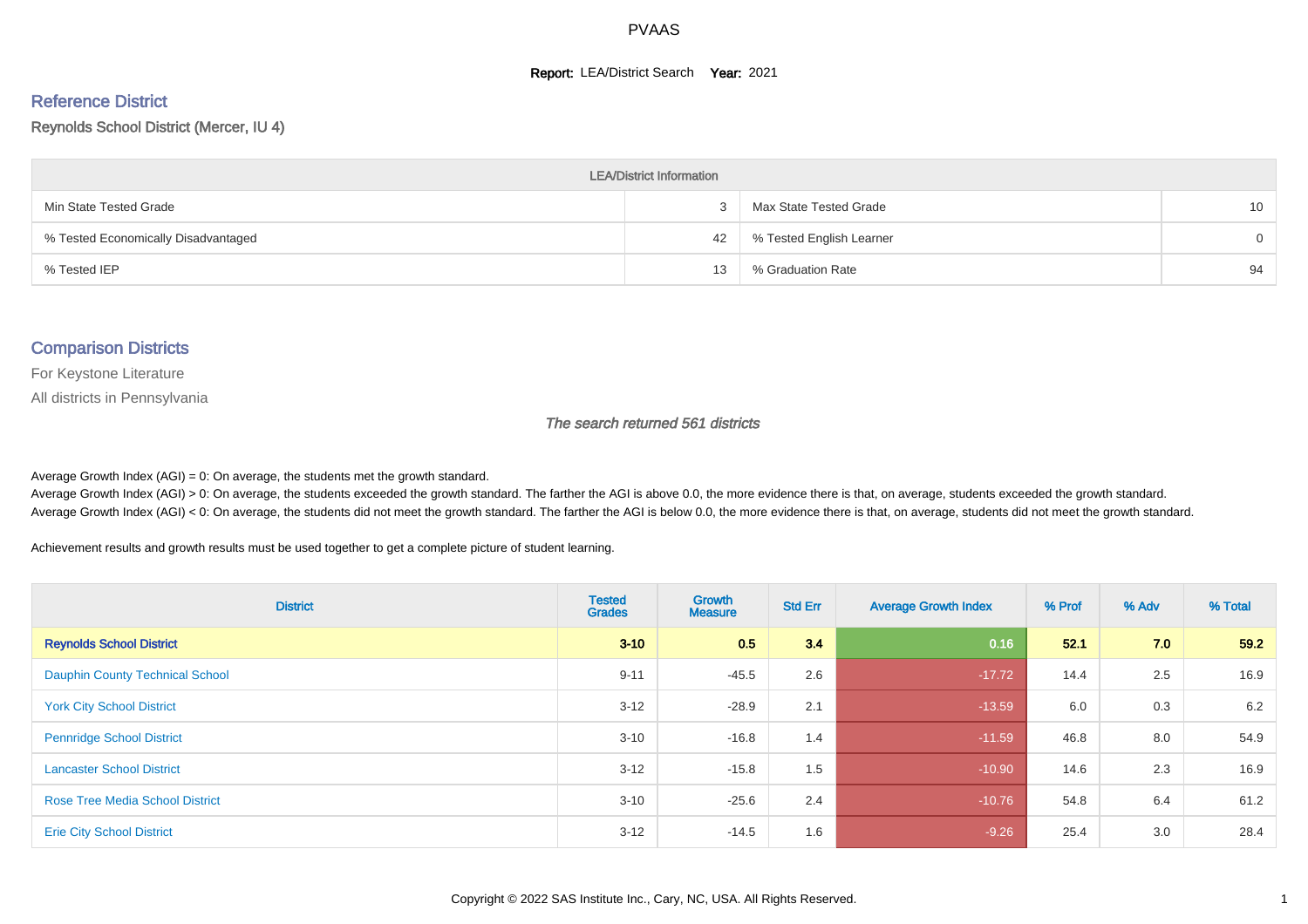| <b>District</b>                              | <b>Tested</b><br><b>Grades</b> | <b>Growth</b><br><b>Measure</b> | <b>Std Err</b> | <b>Average Growth Index</b> | % Prof | % Adv | % Total |
|----------------------------------------------|--------------------------------|---------------------------------|----------------|-----------------------------|--------|-------|---------|
| <b>Reynolds School District</b>              | $3 - 10$                       | 0.5                             | 3.4            | 0.16                        | 52.1   | 7.0   | 59.2    |
| <b>Shikellamy School District</b>            | $3 - 10$                       | $-22.3$                         | 2.5            | $-8.92$                     | 33.3   | 6.1   | 39.5    |
| <b>West Side CTC</b>                         | $9 - 10$                       | $-37.4$                         | 4.3            | $-8.64$                     | 8.8    | 0.0   | 8.8     |
| <b>Norristown Area School District</b>       | $3 - 12$                       | $-12.8$                         | 1.6            | $-7.98$                     | 23.5   | 2.3   | 25.7    |
| Owen J Roberts School District               | $3 - 11$                       | $-12.3$                         | 1.6            | $-7.61$                     | 57.0   | 11.9  | 69.0    |
| <b>Hatboro-Horsham School District</b>       | $3 - 11$                       | $-12.8$                         | 1.7            | $-7.47$                     | 45.6   | 7.2   | 52.8    |
| Philipsburg-Osceola Area School District     | $3 - 11$                       | $-24.8$                         | 3.3            | $-7.43$                     | 19.7   | 2.6   | 22.4    |
| <b>Chambersburg Area School District</b>     | $3 - 11$                       | $-9.5$                          | 1.3            | $-7.20$                     | 42.7   | 8.6   | 51.4    |
| <b>Northwestern School District</b>          | $3 - 11$                       | $-24.9$                         | 3.5            | $-7.13$                     | 42.6   | 2.9   | 45.6    |
| <b>Bristol Township School District</b>      | $3 - 11$                       | $-13.9$                         | 2.0            | $-7.05$                     | 31.0   | 3.7   | 34.7    |
| <b>Curwensville Area School District</b>     | $3 - 11$                       | $-27.9$                         | 4.1            | $-6.72$                     | 42.5   | 4.1   | 46.6    |
| Mifflinburg Area School District             | $3 - 11$                       | $-15.8$                         | 2.5            | $-6.30$                     | 42.4   | 4.0   | 46.4    |
| Lackawanna Trail School District             | $3 - 10$                       | $-21.7$                         | 3.5            | $-6.20$                     | 38.5   | 1.5   | 40.0    |
| <b>Lawrence County CTC</b>                   | $10 - 11$                      | $-21.7$                         | 3.6            | $-6.05$                     | 19.8   | 0.0   | 19.8    |
| <b>Ringgold School District</b>              | $3 - 11$                       | $-14.7$                         | 2.4            | $-6.04$                     | 41.5   | 7.9   | 49.4    |
| <b>Abington School District</b>              | $3 - 10$                       | $-11.5$                         | 1.9            | $-6.00$                     | 56.2   | 11.6  | 67.8    |
| <b>Springfield Township School District</b>  | $3 - 11$                       | $-18.9$                         | 3.2            | $-5.88$                     | 62.6   | 3.6   | 66.3    |
| <b>Solanco School District</b>               | $3 - 11$                       | $-11.0$                         | 2.0            | $-5.55$                     | 41.6   | 4.5   | 46.1    |
| <b>Exeter Township School District</b>       | $3 - 11$                       | $-10.4$                         | 1.9            | $-5.44$                     | 50.6   | 2.7   | 53.3    |
| <b>Southern Fulton School District</b>       | $3 - 11$                       | $-23.7$                         | 4.4            | $-5.37$                     | 34.2   | 10.5  | 44.7    |
| <b>Mastery Charter School - Gratz Campus</b> | $7 - 10$                       | $-23.9$                         | 4.5            | $-5.29$                     | 2.9    | 0.0   | 2.9     |
| <b>Plum Borough School District</b>          | $3 - 11$                       | $-11.3$                         | 2.2            | $-5.19$                     | 51.1   | 9.0   | 60.1    |
| <b>Titusville Area School District</b>       | $3 - 11$                       | $-13.2$                         | 2.6            | $-4.99$                     | 43.2   | 4.8   | 48.0    |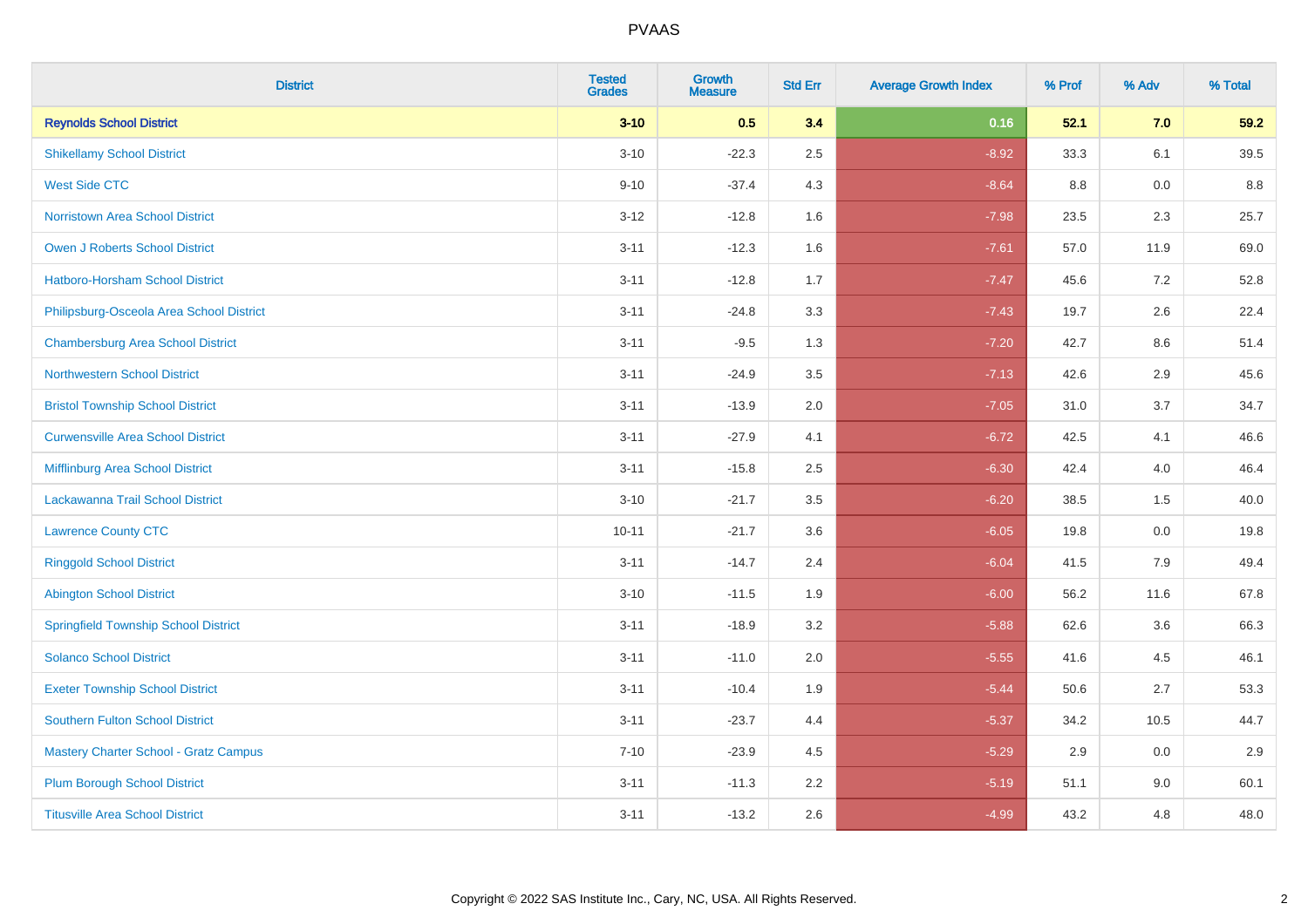| <b>District</b>                                | <b>Tested</b><br><b>Grades</b> | <b>Growth</b><br><b>Measure</b> | <b>Std Err</b> | <b>Average Growth Index</b> | % Prof | % Adv   | % Total |
|------------------------------------------------|--------------------------------|---------------------------------|----------------|-----------------------------|--------|---------|---------|
| <b>Reynolds School District</b>                | $3 - 10$                       | 0.5                             | 3.4            | 0.16                        | 52.1   | 7.0     | 59.2    |
| Southern Columbia Area School District         | $3 - 11$                       | $-14.6$                         | 3.0            | $-4.92$                     | 55.0   | 4.0     | 59.0    |
| Schuylkill Haven Area School District          | $3 - 11$                       | $-15.3$                         | 3.1            | $-4.87$                     | 49.7   | 2.4     | 52.1    |
| <b>Bucks County Technical High School</b>      | $9 - 10$                       | $-12.0$                         | 2.5            | $-4.84$                     | 35.9   | $3.2\,$ | 39.2    |
| <b>Tacony Academy Charter School</b>           | $3 - 11$                       | $-14.7$                         | 3.0            | $-4.82$                     | 22.4   | 1.8     | 24.1    |
| <b>Tulpehocken Area School District</b>        | $3 - 12$                       | $-13.7$                         | 2.8            | $-4.81$                     | 36.7   | 2.8     | 39.4    |
| <b>Frazier School District</b>                 | $3 - 11$                       | $-17.2$                         | 3.7            | $-4.70$                     | 37.1   | 1.6     | 38.7    |
| <b>Riverside Beaver County School District</b> | $3 - 11$                       | $-14.0$                         | 3.0            | $-4.64$                     | 49.4   | 8.8     | 58.2    |
| <b>Penns Manor Area School District</b>        | $3 - 12$                       | $-17.0$                         | 3.7            | $-4.52$                     | 29.7   | 3.1     | 32.8    |
| <b>Annville-Cleona School District</b>         | $3 - 12$                       | $-12.1$                         | 2.7            | $-4.46$                     | 34.9   | 7.8     | 42.6    |
| Lampeter-Strasburg School District             | $3 - 12$                       | $-8.6$                          | 2.0            | $-4.33$                     | 55.1   | 9.8     | 64.8    |
| <b>Butler Area School District</b>             | $3 - 11$                       | $-6.5$                          | 1.5            | $-4.26$                     | 42.5   | 9.4     | 51.9    |
| Southern Tioga School District                 | $3 - 11$                       | $-11.5$                         | 2.7            | $-4.25$                     | 47.8   | 6.4     | 54.3    |
| <b>South Park School District</b>              | $3 - 11$                       | $-11.3$                         | 2.7            | $-4.23$                     | 53.5   | 13.7    | 67.3    |
| <b>West Mifflin Area School District</b>       | $3 - 12$                       | $-12.3$                         | 2.9            | $-4.22$                     | 39.7   | 10.3    | 50.0    |
| <b>Columbia-Montour AVTS</b>                   | $9 - 10$                       | $-12.5$                         | 3.0            | $-4.16$                     | 22.3   | 0.6     | 22.9    |
| Jefferson County-Dubois AVTS                   | $9 - 11$                       | $-16.2$                         | 3.9            | $-4.16$                     | 23.0   | 0.0     | 23.0    |
| <b>Wellsboro Area School District</b>          | $3 - 11$                       | $-12.4$                         | 3.0            | $-4.11$                     | 49.2   | 11.9    | 61.1    |
| <b>Avonworth School District</b>               | $3 - 10$                       | $-12.6$                         | 3.1            | $-4.01$                     | 59.8   | 4.6     | 64.4    |
| <b>Big Spring School District</b>              | $3 - 11$                       | $-9.8$                          | 2.4            | $-4.00$                     | 38.6   | 8.9     | 47.5    |
| Catasauqua Area School District                | $3-12$                         | $-12.1$                         | 3.0            | $-4.00$                     | 36.8   | 7.6     | 44.3    |
| Southern Huntingdon County School District     | $3 - 11$                       | $-12.9$                         | 3.2            | $-3.98$                     | 32.5   | 2.5     | 35.0    |
| <b>Minersville Area School District</b>        | $3 - 11$                       | $-14.4$                         | 3.7            | $-3.90$                     | 39.3   | 3.3     | 42.6    |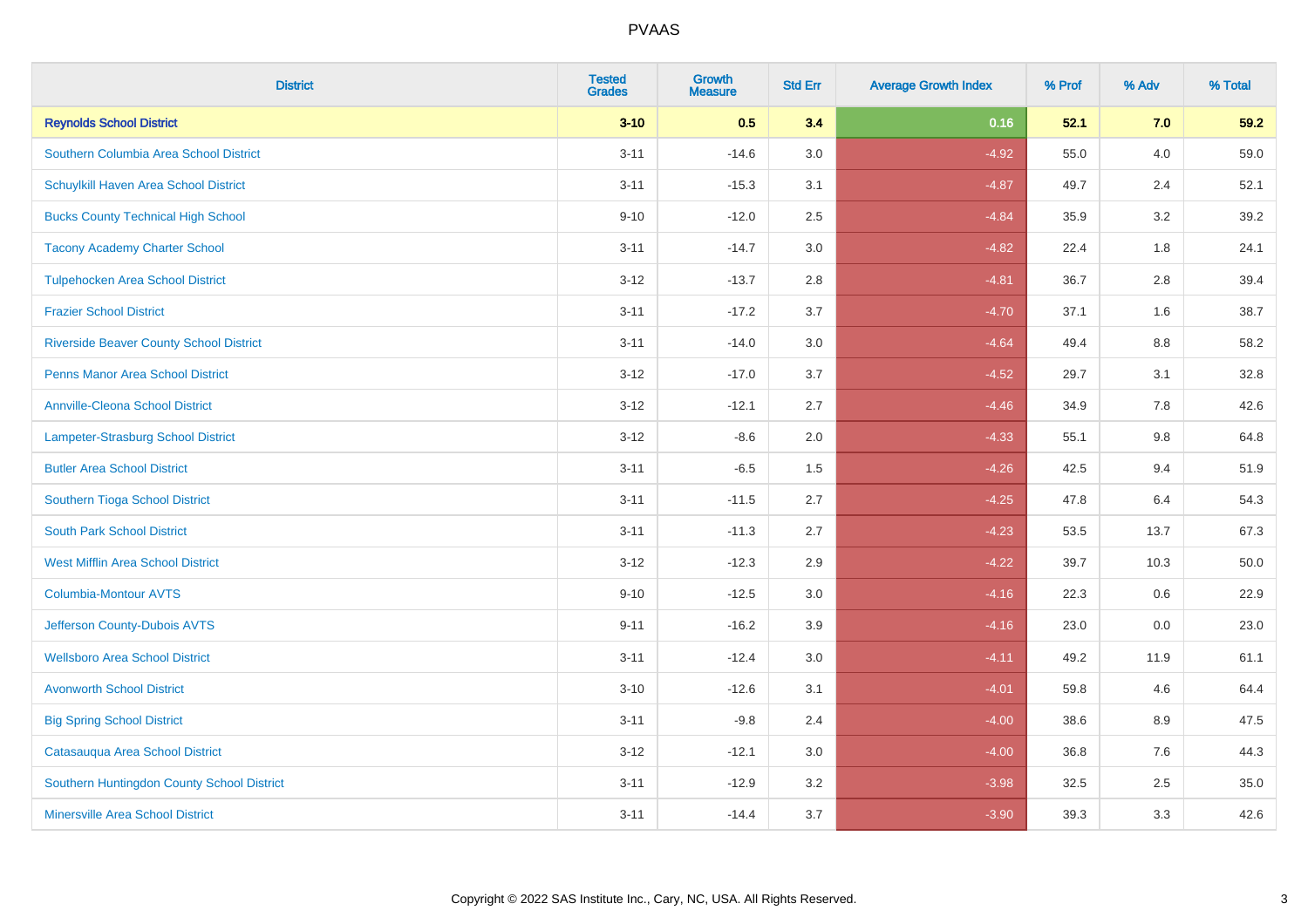| <b>District</b>                               | <b>Tested</b><br><b>Grades</b> | <b>Growth</b><br><b>Measure</b> | <b>Std Err</b> | <b>Average Growth Index</b> | % Prof | % Adv   | % Total |
|-----------------------------------------------|--------------------------------|---------------------------------|----------------|-----------------------------|--------|---------|---------|
| <b>Reynolds School District</b>               | $3 - 10$                       | 0.5                             | 3.4            | 0.16                        | 52.1   | 7.0     | 59.2    |
| <b>Bradford Area School District</b>          | $3 - 12$                       | $-9.3$                          | 2.4            | $-3.87$                     | 45.8   | 8.3     | 54.2    |
| <b>Marion Center Area School District</b>     | $3 - 10$                       | $-12.0$                         | 3.1            | $-3.87$                     | 33.7   | 1.1     | 34.8    |
| Northern Lehigh School District               | $3 - 12$                       | $-10.4$                         | 2.7            | $-3.82$                     | 28.0   | 9.3     | 37.3    |
| Propel Charter School - Braddock Hills        | $3 - 11$                       | $-13.6$                         | 3.6            | $-3.81$                     | 9.7    | 1.6     | 11.3    |
| Johnsonburg Area School District              | $3 - 11$                       | $-14.1$                         | 3.9            | $-3.62$                     | 54.0   | 4.6     | 58.6    |
| <b>Berwick Area School District</b>           | $3 - 11$                       | $-9.3$                          | 2.6            | $-3.59$                     | 42.1   | 5.5     | 47.6    |
| <b>Ridgway Area School District</b>           | $3 - 11$                       | $-14.5$                         | 4.1            | $-3.56$                     | 49.0   | 9.8     | 58.8    |
| <b>Clearfield Area School District</b>        | $3 - 10$                       | $-9.4$                          | 2.6            | $-3.56$                     | 43.0   | 3.1     | 46.1    |
| <b>Moniteau School District</b>               | $3 - 11$                       | $-11.8$                         | 3.3            | $-3.56$                     | 50.0   | 6.3     | 56.3    |
| <b>Milton Area School District</b>            | $3 - 11$                       | $-8.7$                          | 2.5            | $-3.52$                     | 45.4   | 6.9     | 52.3    |
| <b>Penn-Delco School District</b>             | $3 - 11$                       | $-6.8$                          | 1.9            | $-3.51$                     | 46.6   | 3.2     | 49.8    |
| <b>Williamsburg Community School District</b> | $3 - 11$                       | $-14.3$                         | 4.1            | $-3.48$                     | 28.3   | $0.0\,$ | 28.3    |
| <b>Interboro School District</b>              | $3 - 12$                       | $-7.3$                          | 2.1            | $-3.43$                     | 46.6   | 4.8     | 51.4    |
| <b>Elizabeth Forward School District</b>      | $3 - 11$                       | $-8.4$                          | 2.4            | $-3.41$                     | 51.7   | 4.0     | 55.7    |
| <b>Steelton-Highspire School District</b>     | $3 - 11$                       | $-11.8$                         | 3.5            | $-3.40$                     | 14.5   | $0.0\,$ | 14.5    |
| <b>Neshannock Township School District</b>    | $3 - 10$                       | $-9.7$                          | 2.9            | $-3.34$                     | 62.4   | 5.6     | 67.9    |
| <b>Maritime Academy Charter School</b>        | $3 - 10$                       | $-11.4$                         | 3.5            | $-3.29$                     | 15.2   | 0.0     | 15.2    |
| <b>Tamaqua Area School District</b>           | $3 - 12$                       | $-8.2$                          | 2.5            | $-3.24$                     | 44.5   | 1.9     | 46.4    |
| <b>Waynesboro Area School District</b>        | $3 - 12$                       | $-6.1$                          | 1.9            | $-3.20$                     | 50.0   | 6.8     | 56.8    |
| <b>Boyertown Area School District</b>         | $3 - 11$                       | $-4.7$                          | 1.5            | $-3.17$                     | 55.2   | 11.3    | 66.5    |
| <b>Wallenpaupack Area School District</b>     | $3 - 11$                       | $-7.1$                          | 2.3            | $-3.09$                     | 40.8   | 2.4     | 43.1    |
| <b>Dubois Area School District</b>            | $3 - 11$                       | $-6.2$                          | 2.0            | $-3.07$                     | 50.9   | 13.4    | 64.3    |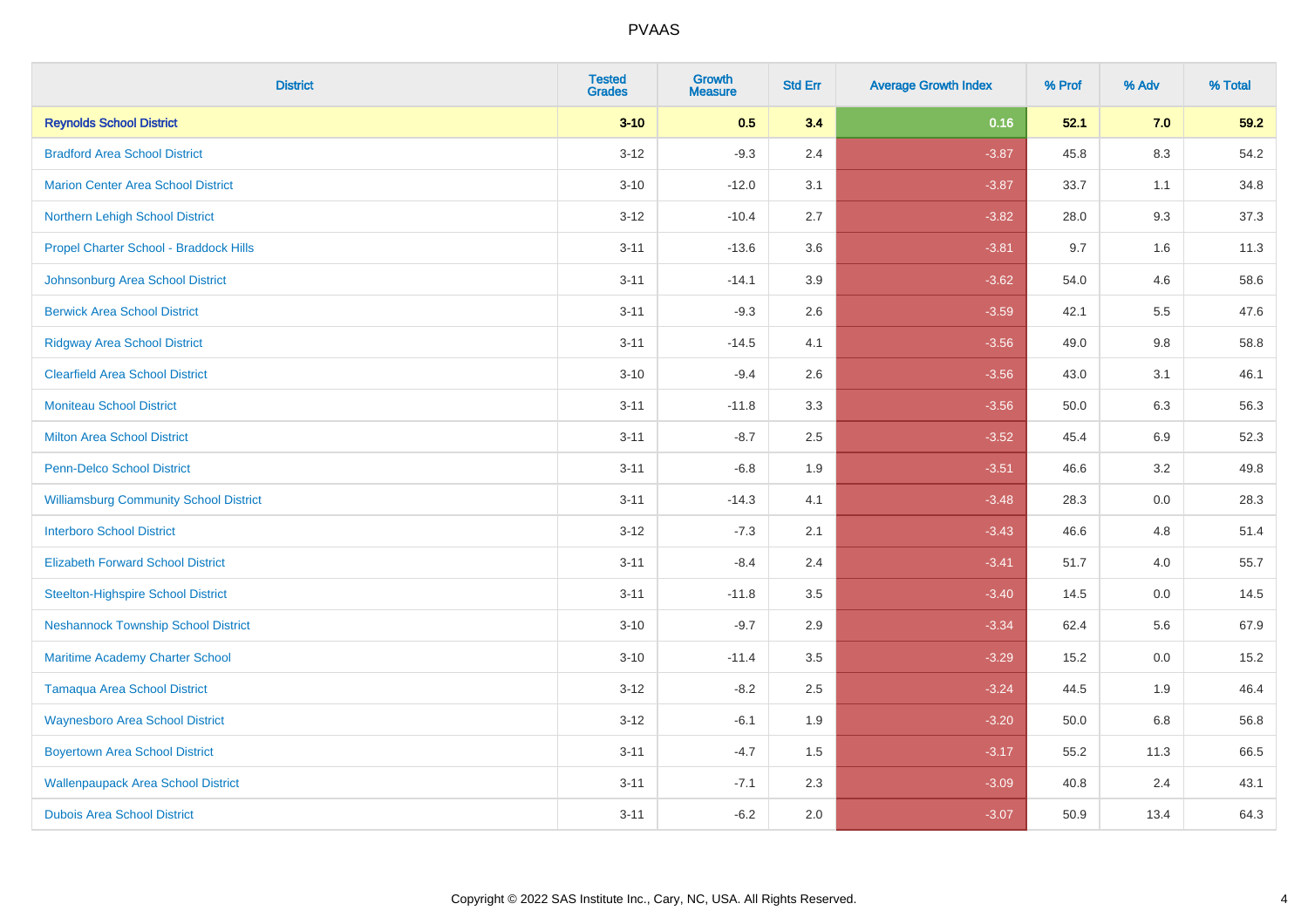| <b>District</b>                              | <b>Tested</b><br><b>Grades</b> | <b>Growth</b><br><b>Measure</b> | <b>Std Err</b> | <b>Average Growth Index</b> | % Prof | % Adv   | % Total |
|----------------------------------------------|--------------------------------|---------------------------------|----------------|-----------------------------|--------|---------|---------|
| <b>Reynolds School District</b>              | $3 - 10$                       | 0.5                             | 3.4            | 0.16                        | 52.1   | 7.0     | 59.2    |
| <b>Palisades School District</b>             | $3 - 11$                       | $-8.7$                          | 2.8            | $-3.06$                     | 53.8   | $6.7\,$ | 60.5    |
| <b>Pittsburgh School District</b>            | $3 - 11$                       | $-3.3$                          | 1.1            | $-3.04$                     | 33.9   | 8.2     | 42.1    |
| Philadelphia Academy Charter School          | $3 - 11$                       | $-8.9$                          | 2.9            | $-3.04$                     | 50.5   | 2.9     | 53.4    |
| <b>North East School District</b>            | $3 - 11$                       | $-9.3$                          | 3.1            | $-3.02$                     | 62.6   | 14.4    | 77.0    |
| <b>Penn Hills School District</b>            | $3 - 11$                       | $-7.6$                          | 2.6            | $-2.94$                     | 33.1   | 0.7     | 33.8    |
| <b>Conneaut School District</b>              | $3 - 12$                       | $-7.5$                          | 2.6            | $-2.91$                     | 38.4   | 7.4     | 45.8    |
| <b>Easton Area School District</b>           | $3-12$                         | $-4.1$                          | 1.4            | $-2.91$                     | 39.9   | 4.0     | 43.9    |
| <b>Rochester Area School District</b>        | $3 - 11$                       | $-13.2$                         | 4.6            | $-2.89$                     | 19.5   | 1.3     | 20.8    |
| <b>Union City Area School District</b>       | $3-12$                         | $-10.2$                         | 3.6            | $-2.87$                     | 42.9   | 3.2     | 46.0    |
| <b>Northern Potter School District</b>       | $3-12$                         | $-13.1$                         | 4.6            | $-2.84$                     | 37.5   | 0.0     | 37.5    |
| <b>Propel Charter School-Homestead</b>       | $3 - 11$                       | $-11.7$                         | 4.1            | $-2.84$                     | 15.9   | 0.0     | 15.9    |
| Nazareth Area School District                | $3 - 11$                       | $-4.7$                          | 1.7            | $-2.82$                     | 59.2   | 9.9     | 69.0    |
| <b>Carlisle Area School District</b>         | $3 - 11$                       | $-5.3$                          | 1.9            | $-2.81$                     | 54.0   | 6.3     | 60.3    |
| <b>Carmichaels Area School District</b>      | $3 - 10$                       | $-9.3$                          | 3.3            | $-2.81$                     | 35.1   | 1.4     | 36.5    |
| <b>Redbank Valley School District</b>        | $3 - 11$                       | $-9.5$                          | 3.4            | $-2.77$                     | 31.5   | 4.9     | 36.4    |
| <b>Highlands School District</b>             | $3 - 11$                       | $-7.4$                          | 2.7            | $-2.76$                     | 44.4   | 3.7     | 48.2    |
| <b>Forest Hills School District</b>          | $3 - 11$                       | $-7.3$                          | 2.7            | $-2.74$                     | 41.1   | 13.7    | 54.8    |
| <b>Trinity Area School District</b>          | $3 - 11$                       | $-5.4$                          | 2.0            | $-2.71$                     | 48.3   | 11.8    | 60.1    |
| <b>Propel Charter School-Montour</b>         | $3 - 10$                       | $-10.7$                         | 3.9            | $-2.71$                     | 13.7   | 0.0     | 13.7    |
| South Allegheny School District              | $3 - 11$                       | $-8.8$                          | 3.2            | $-2.70$                     | 40.5   | 0.0     | 40.5    |
| <b>Quakertown Community School District</b>  | $3-12$                         | $-4.4$                          | 1.6            | $-2.70$                     | 56.5   | 10.0    | 66.6    |
| <b>Blairsville-Saltsburg School District</b> | $3 - 11$                       | $-8.0$                          | 3.0            | $-2.68$                     | 37.3   | 7.0     | 44.3    |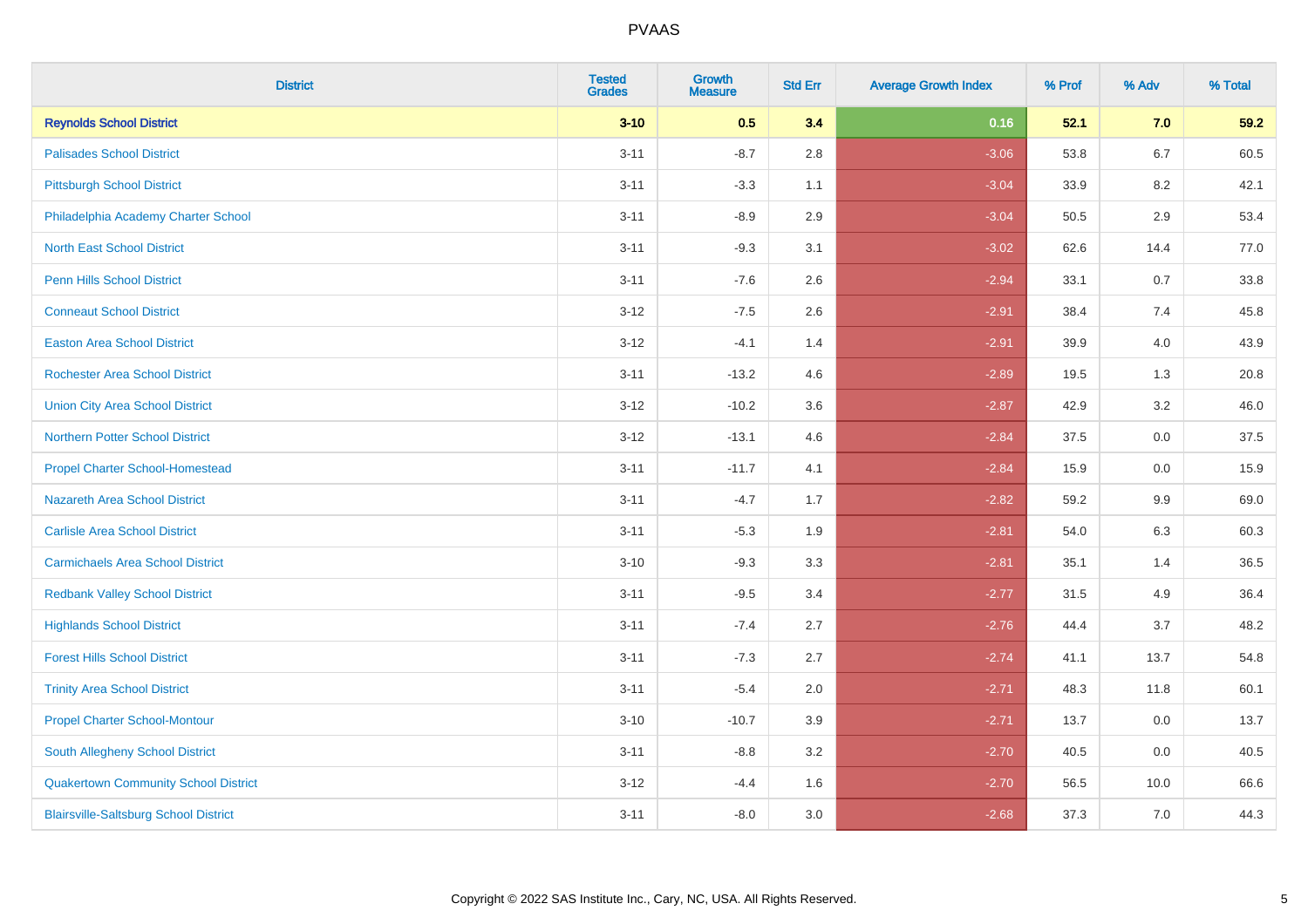| <b>District</b>                               | <b>Tested</b><br><b>Grades</b> | <b>Growth</b><br><b>Measure</b> | <b>Std Err</b> | <b>Average Growth Index</b> | % Prof | % Adv   | % Total |
|-----------------------------------------------|--------------------------------|---------------------------------|----------------|-----------------------------|--------|---------|---------|
| <b>Reynolds School District</b>               | $3 - 10$                       | 0.5                             | 3.4            | 0.16                        | 52.1   | 7.0     | 59.2    |
| <b>Harbor Creek School District</b>           | $3 - 11$                       | $-7.1$                          | 2.7            | $-2.67$                     | 48.8   | 15.2    | 64.0    |
| <b>Pine Grove Area School District</b>        | $3 - 11$                       | $-7.7$                          | 2.9            | $-2.66$                     | 42.3   | 7.7     | 50.0    |
| <b>New Castle Area School District</b>        | $3 - 12$                       | $-6.4$                          | 2.4            | $-2.66$                     | 32.5   | $4.3$   | 36.8    |
| Northern Tioga School District                | $3 - 12$                       | $-7.5$                          | 2.8            | $-2.64$                     | 54.0   | 1.2     | 55.2    |
| <b>Dunmore School District</b>                | $3 - 11$                       | $-7.7$                          | 2.9            | $-2.62$                     | 34.0   | 7.2     | 41.2    |
| <b>Coatesville Area School District</b>       | $3 - 11$                       | $-4.4$                          | 1.7            | $-2.62$                     | 36.3   | $4.2\,$ | 40.5    |
| <b>Northwest Area School District</b>         | $3 - 10$                       | $-10.0$                         | 3.8            | $-2.59$                     | 34.6   | 7.3     | 41.8    |
| <b>Blue Mountain School District</b>          | $3 - 10$                       | $-5.8$                          | 2.3            | $-2.56$                     | 46.6   | 8.5     | 55.1    |
| <b>Slippery Rock Area School District</b>     | $3 - 11$                       | $-6.3$                          | 2.5            | $-2.51$                     | 56.2   | $9.5\,$ | 65.7    |
| <b>North Star School District</b>             | $3 - 11$                       | $-8.7$                          | 3.5            | $-2.51$                     | 47.8   | 6.0     | 53.7    |
| Mahanoy Area School District                  | $3 - 10$                       | $-9.0$                          | 3.6            | $-2.49$                     | 26.2   | 1.6     | 27.9    |
| <b>Keystone Central School District</b>       | $3 - 11$                       | $-5.1$                          | 2.0            | $-2.46$                     | 44.7   | 4.6     | 49.4    |
| <b>Sugar Valley Rural Charter School</b>      | $3 - 11$                       | $-11.0$                         | 4.5            | $-2.46$                     | 14.9   | $0.0\,$ | 14.9    |
| <b>Mohawk Area School District</b>            | $3 - 11$                       | $-7.5$                          | 3.1            | $-2.45$                     | 49.4   | 11.0    | 60.4    |
| <b>Innovative Arts Academy Charter School</b> | $6 - 11$                       | $-9.1$                          | 3.7            | $-2.44$                     | 9.5    | 0.0     | 9.5     |
| <b>Yough School District</b>                  | $3 - 10$                       | $-6.6$                          | 2.7            | $-2.43$                     | 50.8   | 4.0     | 54.8    |
| <b>Chartiers-Houston School District</b>      | $3 - 10$                       | $-8.6$                          | 3.5            | $-2.41$                     | 59.7   | 4.5     | 64.2    |
| <b>Farrell Area School District</b>           | $3 - 11$                       | $-10.4$                         | 4.3            | $-2.41$                     | 19.0   | 0.0     | 19.0    |
| <b>Universal Audenried Charter School</b>     | $9 - 11$                       | $-5.8$                          | 2.4            | $-2.40$                     | 14.6   | 0.0     | 14.6    |
| <b>Freedom Area School District</b>           | $3 - 11$                       | $-7.1$                          | 3.0            | $-2.37$                     | 43.8   | 4.2     | 47.9    |
| Jefferson-Morgan School District              | $3 - 10$                       | $-9.9$                          | 4.2            | $-2.35$                     | 43.8   | 4.2     | 47.9    |
| La Academia Partnership Charter School        | $6 - 11$                       | $-11.0$                         | 4.7            | $-2.34$                     | 6.8    | 0.0     | 6.8     |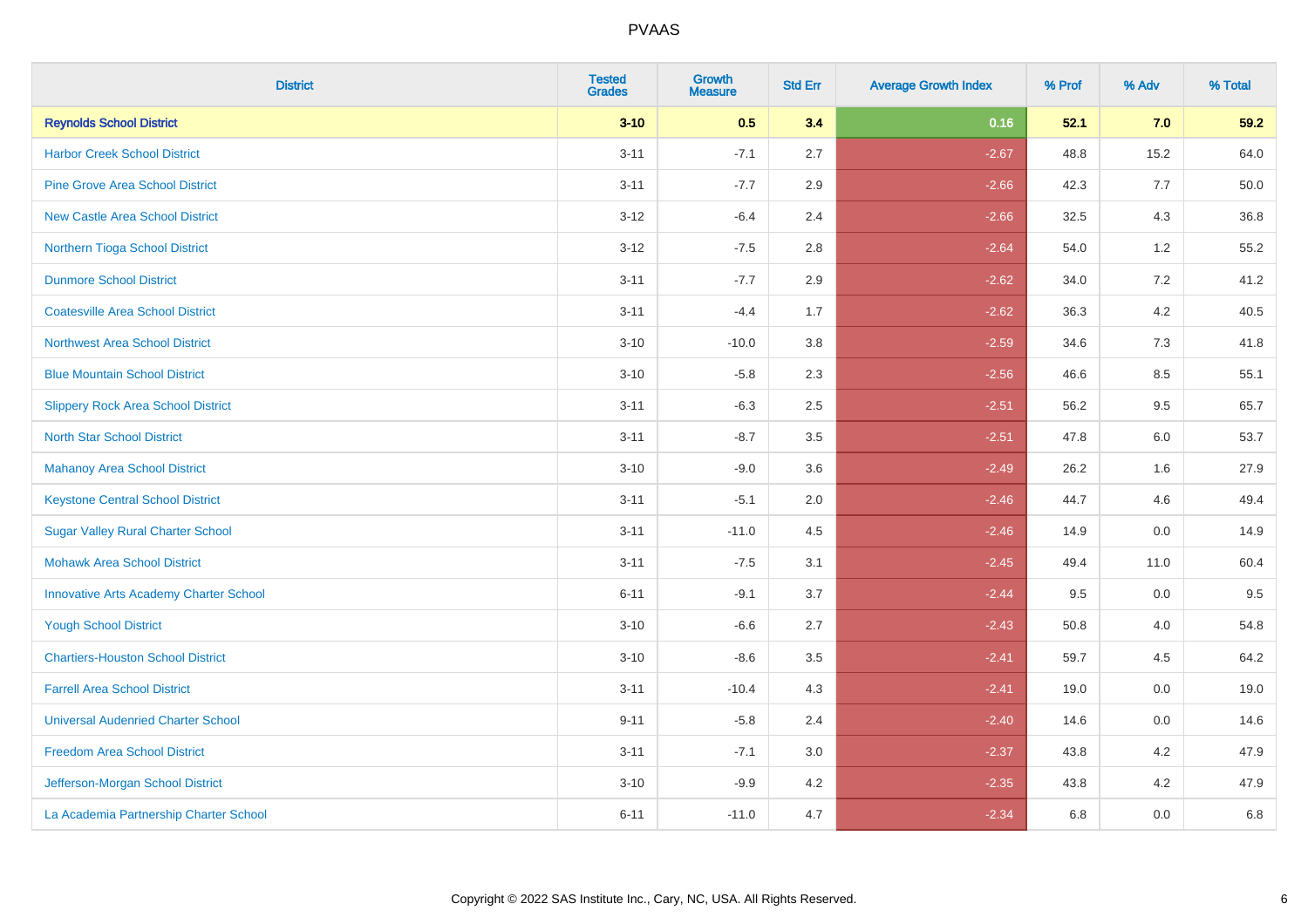| <b>District</b>                                   | <b>Tested</b><br><b>Grades</b> | <b>Growth</b><br><b>Measure</b> | <b>Std Err</b> | <b>Average Growth Index</b> | % Prof | % Adv   | % Total |
|---------------------------------------------------|--------------------------------|---------------------------------|----------------|-----------------------------|--------|---------|---------|
| <b>Reynolds School District</b>                   | $3 - 10$                       | 0.5                             | 3.4            | 0.16                        | 52.1   | 7.0     | 59.2    |
| <b>Southmoreland School District</b>              | $3 - 11$                       | $-8.3$                          | 3.6            | $-2.32$                     | 56.8   | 7.2     | 64.0    |
| <b>Upper Moreland Township School District</b>    | $3 - 11$                       | $-5.0$                          | 2.2            | $-2.31$                     | 57.9   | 4.0     | 61.9    |
| South Williamsport Area School District           | $3 - 10$                       | $-5.7$                          | 2.5            | $-2.30$                     | 45.5   | 4.5     | 50.0    |
| Salisbury-Elk Lick School District                | $3 - 11$                       | $-13.5$                         | 5.9            | $-2.30$                     | 27.8   | 0.0     | 27.8    |
| <b>Indiana Area School District</b>               | $3 - 11$                       | $-5.3$                          | 2.3            | $-2.28$                     | 47.6   | 18.4    | 66.1    |
| <b>Oxford Area School District</b>                | $3 - 11$                       | $-4.3$                          | 1.9            | $-2.26$                     | 41.3   | $8.0\,$ | 49.3    |
| <b>Juniata County School District</b>             | $3 - 12$                       | $-4.9$                          | 2.1            | $-2.26$                     | 38.5   | 2.9     | 41.4    |
| Portage Area School District                      | $3 - 10$                       | $-8.1$                          | 3.6            | $-2.26$                     | 40.6   | 9.4     | 50.0    |
| <b>Windber Area School District</b>               | $3 - 11$                       | $-7.2$                          | 3.2            | $-2.24$                     | 55.4   | 7.2     | 62.6    |
| <b>East Lycoming School District</b>              | $3 - 11$                       | $-6.0$                          | 2.7            | $-2.24$                     | 48.3   | 4.2     | 52.5    |
| <b>York Co School Of Technology</b>               | $9 - 12$                       | $-3.8$                          | 1.7            | $-2.22$                     | 39.1   | 5.6     | 44.7    |
| <b>Muncy School District</b>                      | $3 - 11$                       | $-8.1$                          | 3.7            | $-2.21$                     | 42.0   | 3.8     | 45.8    |
| <b>West Middlesex Area School District</b>        | $3 - 10$                       | $-8.4$                          | 3.8            | $-2.21$                     | 34.9   | 2.8     | 37.6    |
| Jim Thorpe Area School District                   | $3 - 11$                       | $-5.8$                          | 2.7            | $-2.19$                     | 33.3   | 7.4     | 40.7    |
| <b>Keystone Education Center Charter School</b>   | $3 - 12$                       | $-12.9$                         | 5.9            | $-2.19$                     | 28.0   | 0.0     | 28.0    |
| <b>Perkiomen Valley School District</b>           | $3 - 11$                       | $-3.5$                          | 1.6            | $-2.18$                     | 53.8   | 13.4    | 67.2    |
| <b>Benton Area School District</b>                | $3 - 10$                       | $-9.7$                          | 4.5            | $-2.18$                     | 43.2   | 5.4     | 48.6    |
| Susquehanna Township School District              | $3 - 12$                       | $-5.8$                          | 2.7            | $-2.17$                     | 36.0   | 5.6     | 41.6    |
| <b>Crawford Central School District</b>           | $3 - 11$                       | $-4.7$                          | 2.2            | $-2.15$                     | 40.6   | 10.5    | 51.1    |
| Aliquippa School District                         | $3 - 11$                       | $-9.0$                          | 4.2            | $-2.14$                     | 11.0   | 0.0     | 11.0    |
| <b>Williams Valley School District</b>            | $3 - 11$                       | $-7.3$                          | 3.4            | $-2.13$                     | 23.2   | 0.0     | 23.2    |
| <b>Executive Education Academy Charter School</b> | $3 - 10$                       | $-6.5$                          | 3.1            | $-2.08$                     | 23.7   | 2.2     | 25.8    |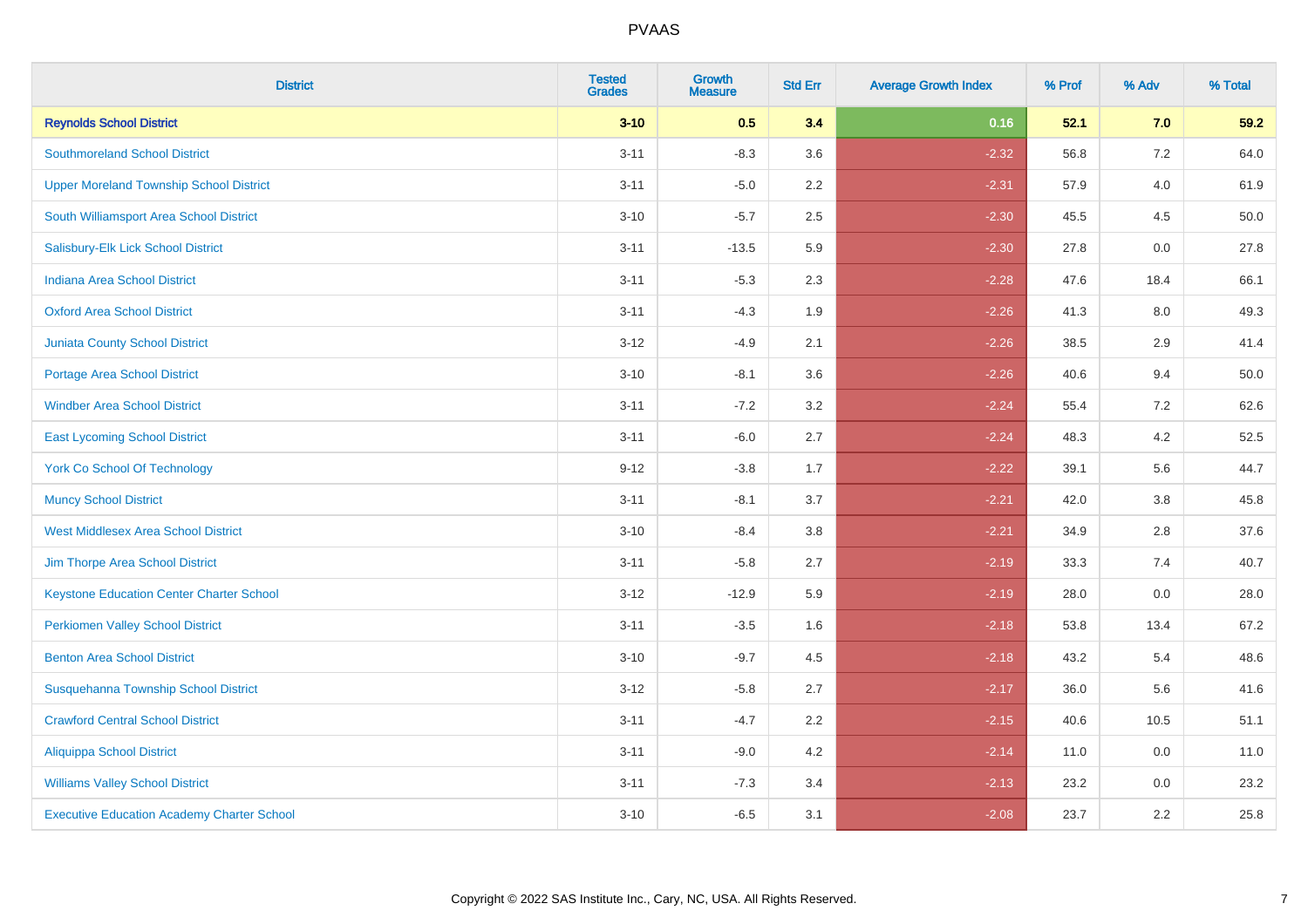| <b>District</b>                                | <b>Tested</b><br><b>Grades</b> | <b>Growth</b><br><b>Measure</b> | <b>Std Err</b> | <b>Average Growth Index</b> | % Prof | % Adv   | % Total |
|------------------------------------------------|--------------------------------|---------------------------------|----------------|-----------------------------|--------|---------|---------|
| <b>Reynolds School District</b>                | $3 - 10$                       | 0.5                             | 3.4            | 0.16                        | 52.1   | 7.0     | 59.2    |
| Middletown Area School District                | $3 - 11$                       | $-5.3$                          | 2.6            | $-2.05$                     | 46.4   | 5.3     | 51.7    |
| <b>Karns City Area School District</b>         | $3 - 11$                       | $-6.0$                          | 2.9            | $-2.03$                     | 53.1   | 8.3     | 61.5    |
| <b>Corry Area School District</b>              | $3 - 11$                       | $-5.3$                          | 2.6            | $-2.03$                     | 38.5   | 6.0     | 44.5    |
| <b>California Area School District</b>         | $3 - 10$                       | $-7.3$                          | 3.6            | $-2.02$                     | 42.6   | 9.8     | 52.5    |
| <b>Moshannon Valley School District</b>        | $3 - 10$                       | $-7.0$                          | 3.4            | $-2.01$                     | 48.5   | 0.0     | 48.5    |
| The New Academy Charter School                 | $8 - 11$                       | $-10.4$                         | 5.2            | $-2.00$                     | 0.0    | $0.0\,$ | $0.0\,$ |
| <b>Upper Dauphin Area School District</b>      | $3 - 11$                       | $-6.3$                          | 3.2            | $-1.98$                     | 37.4   | 4.8     | 42.2    |
| <b>Mount Union Area School District</b>        | $3 - 10$                       | $-6.1$                          | 3.1            | $-1.97$                     | 32.2   | 3.4     | 35.6    |
| <b>Forest City Regional School District</b>    | $3 - 12$                       | $-6.0$                          | 3.0            | $-1.96$                     | 44.1   | 0.0     | 44.1    |
| <b>Bermudian Springs School District</b>       | $3 - 11$                       | $-5.5$                          | 2.9            | $-1.94$                     | 56.4   | 6.8     | 63.2    |
| <b>Somerset Area School District</b>           | $3 - 11$                       | $-4.4$                          | 2.3            | $-1.93$                     | 44.4   | 14.9    | 59.3    |
| <b>Mount Pleasant Area School District</b>     | $3 - 11$                       | $-5.0$                          | 2.6            | $-1.93$                     | 52.6   | 0.0     | 52.6    |
| <b>Gettysburg Area School District</b>         | $3 - 11$                       | $-4.0$                          | 2.1            | $-1.89$                     | 45.3   | 14.0    | 59.3    |
| <b>Greensburg Salem School District</b>        | $3 - 11$                       | $-4.4$                          | 2.4            | $-1.88$                     | 47.6   | 4.9     | 52.4    |
| <b>East Allegheny School District</b>          | $3 - 11$                       | $-6.3$                          | 3.3            | $-1.87$                     | 31.9   | 9.7     | 41.7    |
| <b>Western Beaver County School District</b>   | $3 - 11$                       | $-7.8$                          | 4.2            | $-1.87$                     | 56.5   | 6.5     | 63.0    |
| <b>Central Columbia School District</b>        | $3 - 12$                       | $-4.8$                          | 2.6            | $-1.86$                     | 53.7   | 14.8    | 68.5    |
| <b>Kiski Area School District</b>              | $3 - 11$                       | $-3.7$                          | 2.0            | $-1.86$                     | 57.4   | 10.4    | 67.8    |
| <b>Brownsville Area School District</b>        | $3 - 12$                       | $-7.2$                          | 3.9            | $-1.83$                     | 34.4   | 6.1     | 40.5    |
| <b>Montrose Area School District</b>           | $3 - 10$                       | $-5.5$                          | 3.0            | $-1.82$                     | 46.7   | 5.4     | 52.2    |
| <b>Brandywine Heights Area School District</b> | $3 - 11$                       | $-4.9$                          | 2.7            | $-1.81$                     | 49.2   | 8.2     | 57.4    |
| <b>Pequea Valley School District</b>           | $3 - 11$                       | $-5.8$                          | 3.2            | $-1.80$                     | 39.8   | 9.1     | 48.9    |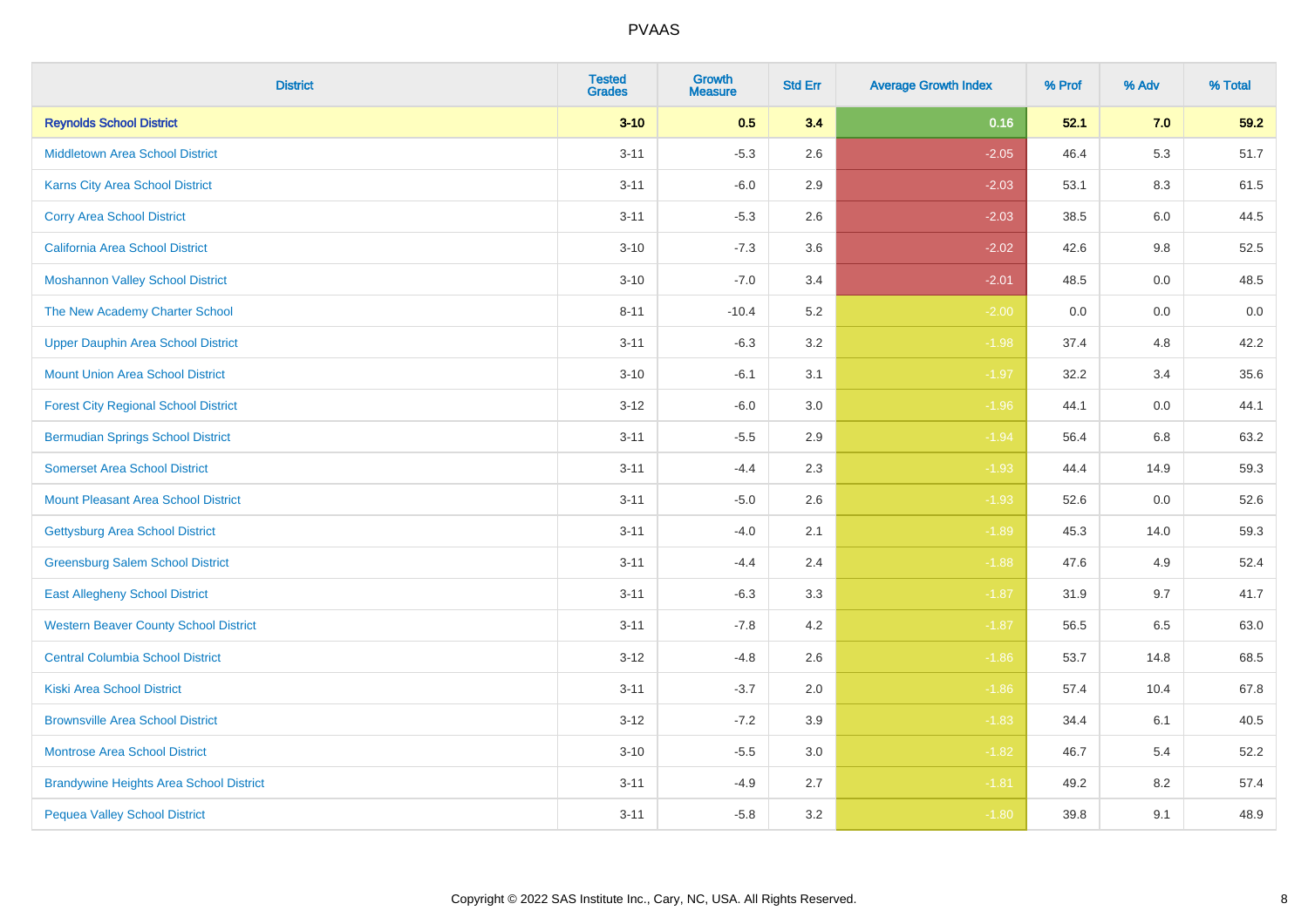| <b>District</b>                                                       | <b>Tested</b><br><b>Grades</b> | <b>Growth</b><br><b>Measure</b> | <b>Std Err</b> | <b>Average Growth Index</b> | % Prof | % Adv   | % Total |
|-----------------------------------------------------------------------|--------------------------------|---------------------------------|----------------|-----------------------------|--------|---------|---------|
| <b>Reynolds School District</b>                                       | $3 - 10$                       | 0.5                             | 3.4            | 0.16                        | 52.1   | 7.0     | 59.2    |
| <b>Pittston Area School District</b>                                  | $3 - 11$                       | $-10.1$                         | 5.6            | $-1.80$                     | 38.1   | 9.5     | 47.6    |
| <b>Washington School District</b>                                     | $3 - 11$                       | $-4.9$                          | 2.8            | $-1.76$                     | 30.1   | 2.4     | 32.5    |
| <b>Canton Area School District</b>                                    | $3 - 11$                       | $-5.5$                          | $3.2\,$        | $-1.75$                     | 40.7   | 2.3     | 43.0    |
| <b>Old Forge School District</b>                                      | $3 - 12$                       | $-5.9$                          | 3.4            | $-1.73$                     | 52.9   | 7.1     | 60.0    |
| Perseus House Charter School Of Excellence                            | $6 - 11$                       | $-5.2$                          | 3.0            | $-1.72$                     | 16.5   | 0.0     | 16.5    |
| <b>Brentwood Borough School District</b>                              | $3 - 11$                       | $-5.3$                          | 3.0            | $-1.72$                     | 52.0   | 6.1     | 58.2    |
| East Pennsboro Area School District                                   | $3 - 11$                       | $-4.2$                          | 2.5            | $-1.71$                     | 60.8   | 8.5     | 69.3    |
| <b>Twin Valley School District</b>                                    | $3 - 12$                       | $-3.6$                          | 2.1            | $-1.69$                     | 49.6   | 7.1     | 56.8    |
| <b>Pottstown School District</b>                                      | $3 - 12$                       | $-4.0$                          | 2.4            | $-1.68$                     | 29.8   | 1.2     | 31.0    |
| <b>Fairfield Area School District</b>                                 | $3 - 11$                       | $-5.6$                          | 3.4            | $-1.66$                     | 57.9   | 4.0     | 61.8    |
| <b>Shamokin Area School District</b>                                  | $3 - 11$                       | $-7.7$                          | 4.8            | $-1.60$                     | 38.1   | 3.2     | 41.3    |
| Preparatory Charter School Of Mathematics, Science, Tech, And Careers | $9 - 10$                       | $-4.0$                          | 2.5            | $-1.59$                     | 15.0   | $0.0\,$ | 15.0    |
| <b>Carbon Career &amp; Technical Institute</b>                        | $9 - 11$                       | $-5.7$                          | 3.6            | $-1.59$                     | 34.5   | 1.2     | 35.7    |
| <b>Tri-Valley School District</b>                                     | $3 - 10$                       | $-6.4$                          | 4.1            | $-1.57$                     | 37.0   | 4.4     | 41.3    |
| <b>Fort Cherry School District</b>                                    | $3 - 10$                       | $-5.9$                          | 3.8            | $-1.56$                     | 55.2   | 5.2     | 60.3    |
| <b>MaST Community Charter School</b>                                  | $3 - 10$                       | $-4.1$                          | 2.7            | $-1.52$                     | 44.0   | 9.5     | 53.4    |
| <b>Claysburg-Kimmel School District</b>                               | $3 - 11$                       | $-5.7$                          | 4.0            | $-1.42$                     | 42.9   | 8.2     | 51.0    |
| <b>Westmont Hilltop School District</b>                               | $3 - 11$                       | $-4.0$                          | 2.8            | $-1.40$                     | 36.3   | 13.3    | 49.6    |
| <b>Greencastle-Antrim School District</b>                             | $3 - 11$                       | $-3.0$                          | 2.2            | $-1.36$                     | 62.4   | 9.9     | 72.3    |
| <b>Ferndale Area School District</b>                                  | $3 - 10$                       | $-5.8$                          | 4.3            | $-1.33$                     | 40.0   | 0.0     | 40.0    |
| <b>Cambria Heights School District</b>                                | $3 - 10$                       | $-4.1$                          | 3.1            | $-1.32$                     | 51.0   | 6.0     | 57.0    |
| <b>Ellwood City Area School District</b>                              | $3 - 11$                       | $-4.2$                          | 3.2            | $-1.29$                     | 54.1   | 14.1    | 68.2    |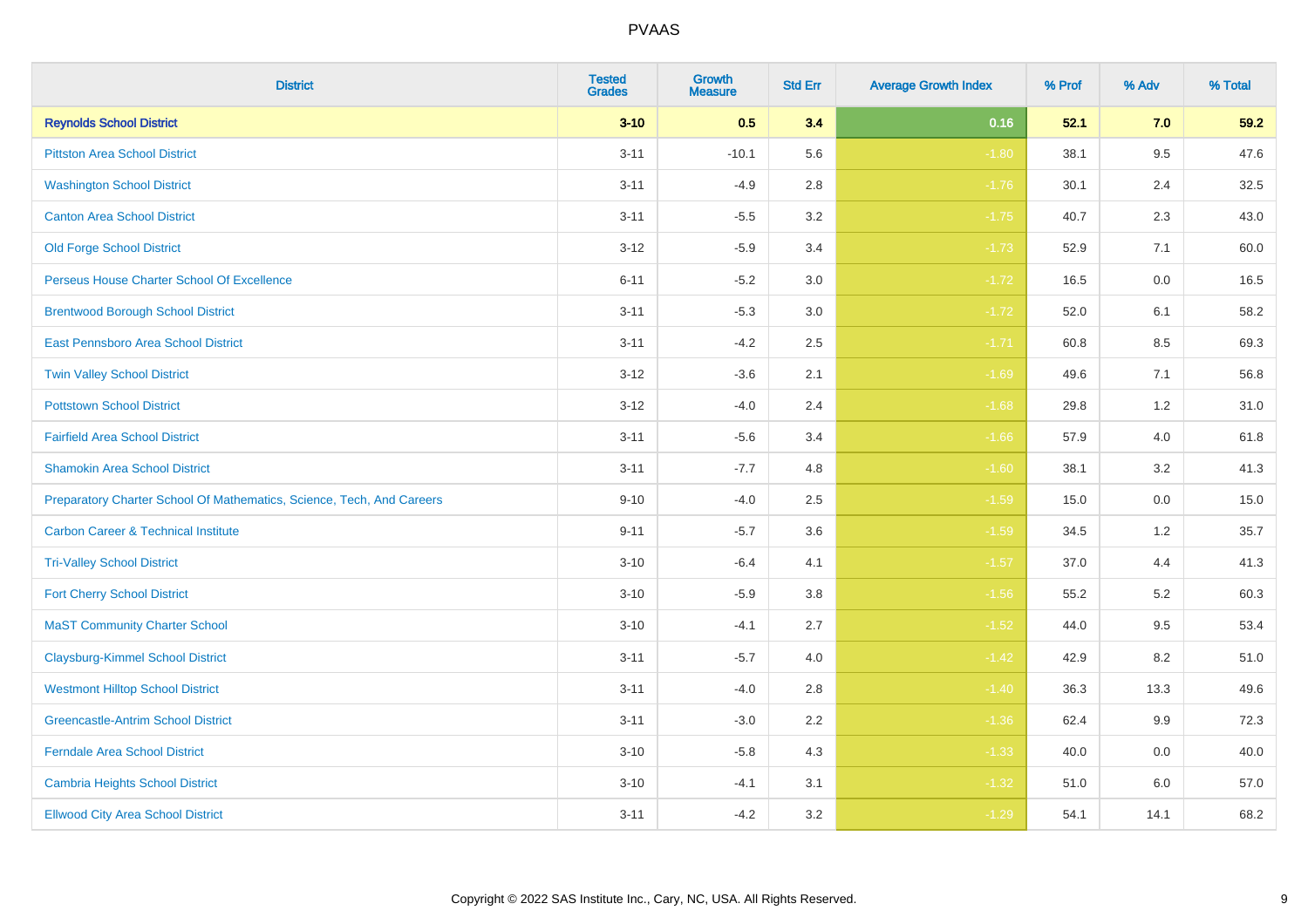| <b>District</b>                              | <b>Tested</b><br><b>Grades</b> | <b>Growth</b><br><b>Measure</b> | <b>Std Err</b> | <b>Average Growth Index</b> | % Prof | % Adv | % Total |
|----------------------------------------------|--------------------------------|---------------------------------|----------------|-----------------------------|--------|-------|---------|
| <b>Reynolds School District</b>              | $3 - 10$                       | 0.5                             | 3.4            | 0.16                        | 52.1   | 7.0   | 59.2    |
| <b>Shade-Central City School District</b>    | $3 - 11$                       | $-5.9$                          | 4.6            | $-1.28$                     | 27.8   | 0.0   | 27.8    |
| <b>Bristol Borough School District</b>       | $3 - 12$                       | $-4.3$                          | 3.4            | $-1.27$                     | 39.7   | 1.3   | 41.0    |
| <b>Troy Area School District</b>             | $3 - 10$                       | $-4.3$                          | 3.4            | $-1.26$                     | 43.2   | 5.7   | 48.9    |
| <b>Apollo-Ridge School District</b>          | $3 - 12$                       | $-4.7$                          | 3.7            | $-1.24$                     | 50.0   | 10.0  | 60.0    |
| <b>Elk Lake School District</b>              | $3 - 11$                       | $-4.0$                          | 3.3            | $-1.23$                     | 46.2   | 3.3   | 49.4    |
| <b>Scranton School District</b>              | $3 - 12$                       | $-2.9$                          | 2.4            | $-1.22$                     | 45.6   | 3.6   | 49.1    |
| <b>Riverview School District</b>             | $3 - 11$                       | $-4.6$                          | 3.8            | $-1.20$                     | 57.9   | 15.8  | 73.7    |
| <b>Greater Johnstown School District</b>     | $3 - 11$                       | $-3.1$                          | 2.6            | $-1.19$                     | 26.1   | 0.0   | 26.1    |
| <b>Big Beaver Falls Area School District</b> | $3 - 11$                       | $-3.9$                          | 3.3            | $-1.18$                     | 34.1   | 3.5   | 37.6    |
| <b>Chichester School District</b>            | $3 - 11$                       | $-2.7$                          | 2.3            | $-1.17$                     | 44.6   | 6.6   | 51.2    |
| <b>Chestnut Ridge School District</b>        | $3 - 12$                       | $-3.4$                          | 2.9            | $-1.17$                     | 46.6   | 5.8   | 52.4    |
| <b>Kane Area School District</b>             | $3 - 10$                       | $-3.7$                          | 3.2            | $-1.17$                     | 39.5   | 9.9   | 49.4    |
| <b>Antietam School District</b>              | $3 - 10$                       | $-4.3$                          | 3.8            | $-1.13$                     | 36.4   | 5.4   | 41.8    |
| Jeannette City School District               | $3 - 11$                       | $-4.3$                          | 3.8            | $-1.13$                     | 46.7   | 7.5   | 54.2    |
| <b>Dallas School District</b>                | $3 - 11$                       | $-2.5$                          | 2.2            | $-1.12$                     | 54.9   | 7.6   | 62.4    |
| Juniata Valley School District               | $3 - 11$                       | $-3.9$                          | 3.5            | $-1.10$                     | 44.4   | 3.5   | 47.8    |
| <b>Riverside School District</b>             | $3 - 11$                       | $-3.2$                          | 3.0            | $-1.09$                     | 43.0   | 9.0   | 52.0    |
| Conemaugh Township Area School District      | $3 - 12$                       | $-3.7$                          | 3.4            | $-1.09$                     | 53.8   | 17.6  | 71.4    |
| Oil City Area School District                | $3 - 11$                       | $-2.9$                          | 2.6            | $-1.08$                     | 44.4   | 5.8   | 50.2    |
| <b>Quaker Valley School District</b>         | $3 - 11$                       | $-2.8$                          | 2.6            | $-1.08$                     | 55.2   | 13.2  | 68.4    |
| <b>West Greene School District</b>           | $3 - 11$                       | $-4.5$                          | 4.3            | $-1.04$                     | 36.6   | 7.3   | 43.9    |
| <b>Lewisburg Area School District</b>        | $3 - 11$                       | $-2.7$                          | 2.6            | $-1.03$                     | 57.0   | 18.5  | 75.6    |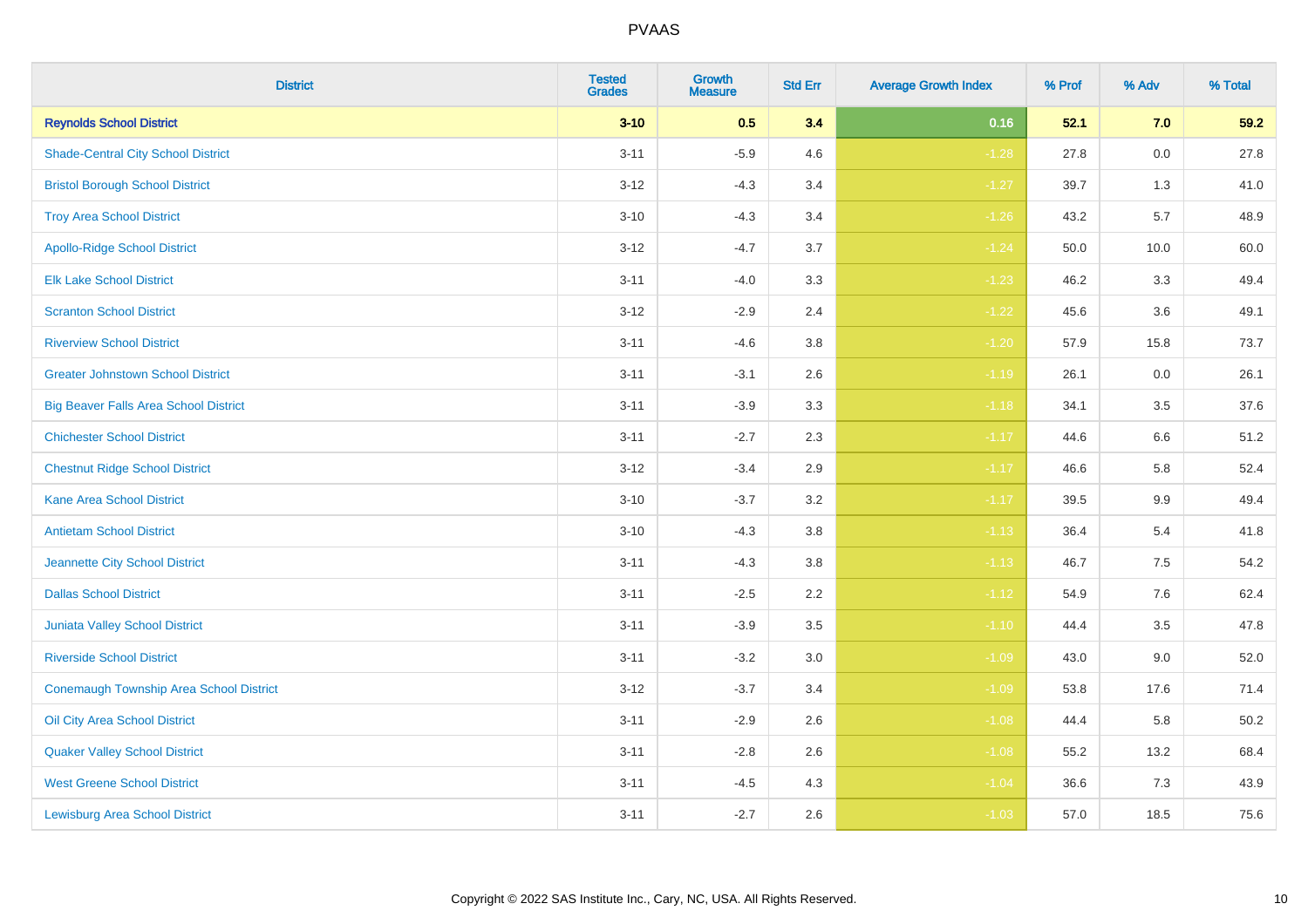| <b>District</b>                               | <b>Tested</b><br><b>Grades</b> | <b>Growth</b><br><b>Measure</b> | <b>Std Err</b> | <b>Average Growth Index</b> | % Prof | % Adv | % Total |
|-----------------------------------------------|--------------------------------|---------------------------------|----------------|-----------------------------|--------|-------|---------|
| <b>Reynolds School District</b>               | $3 - 10$                       | 0.5                             | 3.4            | 0.16                        | 52.1   | 7.0   | 59.2    |
| <b>Valley Grove School District</b>           | $3 - 10$                       | $-3.7$                          | 3.7            | $-1.01$                     | 51.2   | 6.1   | 57.3    |
| <b>Seneca Valley School District</b>          | $3 - 11$                       | $-1.4$                          | 1.4            | $-0.99$                     | 57.2   | 11.4  | 68.6    |
| <b>North Hills School District</b>            | $3 - 11$                       | $-1.8$                          | 1.8            | $-0.96$                     | 59.1   | 14.1  | 73.2    |
| Imhotep Institute Charter High School         | $9 - 11$                       | $-5.3$                          | 5.8            | $-0.92$                     | 25.0   | 0.0   | 25.0    |
| <b>Wyoming Valley West School District</b>    | $3 - 11$                       | $-2.2$                          | 2.4            | $-0.91$                     | 49.4   | 3.0   | 52.4    |
| <b>Sullivan County School District</b>        | $3 - 10$                       | $-4.0$                          | 4.4            | $-0.90$                     | 66.7   | 2.6   | 69.2    |
| <b>Austin Area School District</b>            | $3 - 11$                       | $-5.7$                          | 6.4            | $-0.90$                     | 33.3   | 5.6   | 38.9    |
| <b>Columbia Borough School District</b>       | $3 - 12$                       | $-3.1$                          | 3.5            | $-0.89$                     | 29.5   | 1.9   | 31.4    |
| <b>Montour School District</b>                | $3 - 11$                       | $-1.8$                          | 2.1            | $-0.88$                     | 61.4   | 15.1  | 76.5    |
| <b>Charleroi School District</b>              | $3 - 11$                       | $-2.6$                          | 3.0            | $-0.86$                     | 55.7   | 7.4   | 63.1    |
| <b>Phoenixville Area School District</b>      | $3 - 11$                       | $-1.7$                          | 2.1            | $-0.83$                     | 59.9   | 10.6  | 70.5    |
| <b>Chartiers Valley School District</b>       | $3 - 11$                       | $-1.7$                          | 2.0            | $-0.81$                     | 54.7   | 8.4   | 63.1    |
| <b>Forest Area School District</b>            | $3 - 11$                       | $-4.4$                          | 5.4            | $-0.81$                     | 36.2   | 2.1   | 38.3    |
| <b>Lebanon School District</b>                | $3 - 11$                       | $-1.6$                          | 1.9            | $-0.80$                     | 24.4   | 2.6   | 27.0    |
| Shenango Area School District                 | $3 - 11$                       | $-2.6$                          | 3.3            | $-0.79$                     | 50.6   | 13.9  | 64.6    |
| <b>Northeast Bradford School District</b>     | $3 - 10$                       | $-3.1$                          | 4.0            | $-0.78$                     | 33.9   | 3.4   | 37.3    |
| <b>Conemaugh Valley School District</b>       | $3 - 12$                       | $-3.2$                          | 4.1            | $-0.78$                     | 48.2   | 5.6   | 53.7    |
| <b>Gillingham Charter School</b>              | $3 - 11$                       | $-4.4$                          | 5.6            | $-0.77$                     | 20.8   | 8.3   | 29.2    |
| <b>Turkeyfoot Valley Area School District</b> | $3 - 12$                       | $-4.3$                          | 5.6            | $-0.76$                     | 22.0   | 5.1   | 27.1    |
| <b>Bald Eagle Area School District</b>        | $3 - 11$                       | $-2.1$                          | 2.7            | $-0.75$                     | 48.4   | 9.4   | 57.7    |
| Huntingdon Area School District               | $3 - 11$                       | $-2.0$                          | 2.7            | $-0.72$                     | 36.8   | 10.3  | 47.0    |
| Mt Lebanon School District                    | $3 - 11$                       | $-1.0$                          | 1.5            | $-0.70$                     | 61.9   | 24.0  | 85.9    |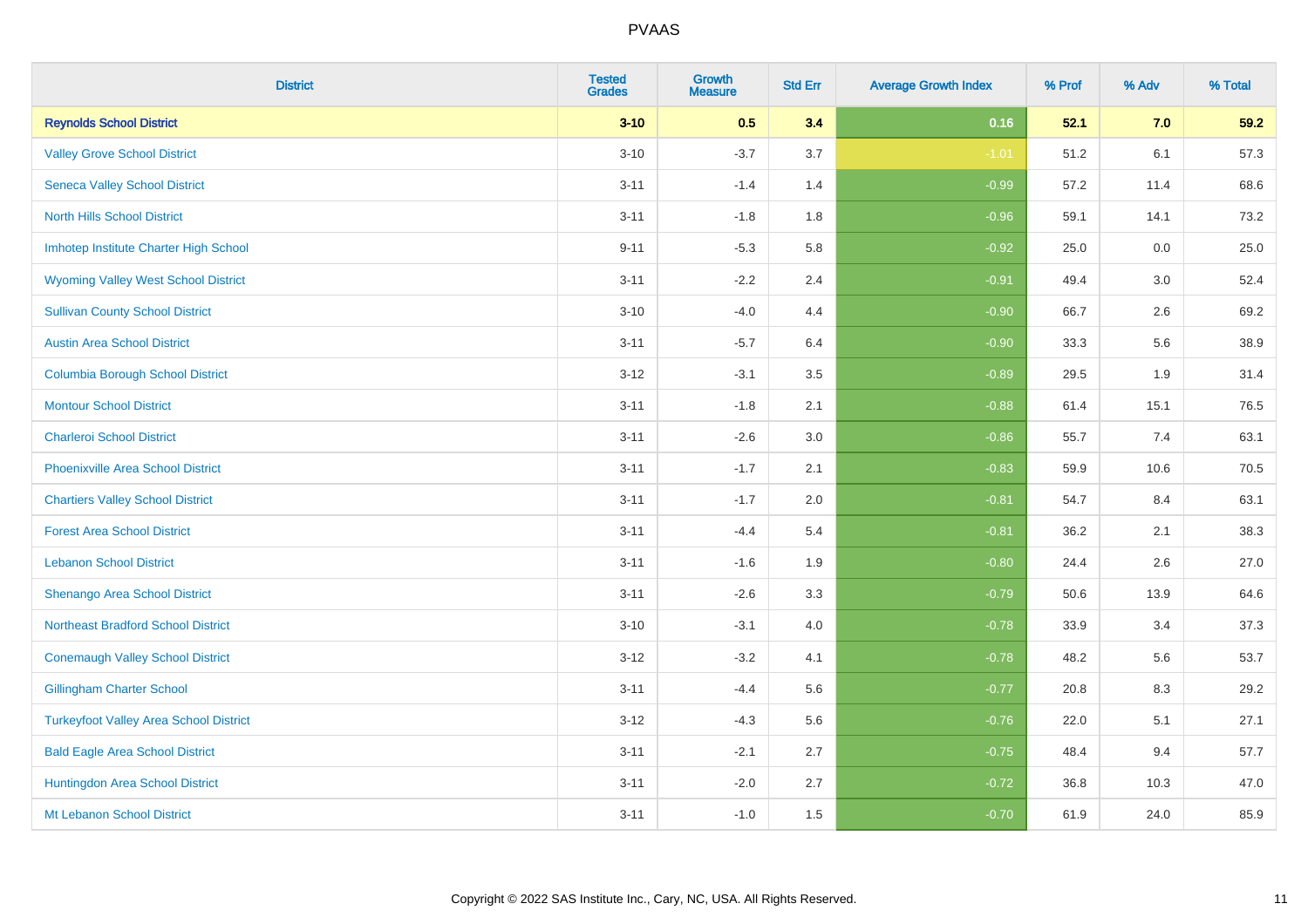| <b>District</b>                                         | <b>Tested</b><br><b>Grades</b> | <b>Growth</b><br><b>Measure</b> | <b>Std Err</b> | <b>Average Growth Index</b> | % Prof | % Adv | % Total |
|---------------------------------------------------------|--------------------------------|---------------------------------|----------------|-----------------------------|--------|-------|---------|
| <b>Reynolds School District</b>                         | $3 - 10$                       | 0.5                             | 3.4            | 0.16                        | 52.1   | 7.0   | 59.2    |
| <b>Lehighton Area School District</b>                   | $3 - 11$                       | $-1.6$                          | 2.3            | $-0.70$                     | 51.1   | 5.6   | 56.7    |
| <b>North Pocono School District</b>                     | $3 - 11$                       | $-2.3$                          | 3.4            | $-0.68$                     | 52.0   | 16.4  | 68.5    |
| <b>Cheltenham School District</b>                       | $3 - 11$                       | $-1.4$                          | 2.1            | $-0.67$                     | 46.1   | 10.0  | 56.1    |
| <b>Fannett-Metal School District</b>                    | $3 - 11$                       | $-3.4$                          | 5.1            | $-0.67$                     | 38.7   | 8.1   | 46.8    |
| <b>Susquehanna Community School District</b>            | $3 - 11$                       | $-2.8$                          | 4.2            | $-0.66$                     | 49.4   | 6.9   | 56.3    |
| <b>Burgettstown Area School District</b>                | $3 - 11$                       | $-2.1$                          | 3.4            | $-0.62$                     | 50.0   | 1.4   | 51.4    |
| <b>Clarion-Limestone Area School District</b>           | $3 - 12$                       | $-2.5$                          | 4.1            | $-0.60$                     | 56.8   | 6.8   | 63.6    |
| <b>Manheim Township School District</b>                 | $3 - 12$                       | $-0.9$                          | 1.6            | $-0.58$                     | 53.2   | 15.5  | 68.7    |
| <b>Central Greene School District</b>                   | $3 - 11$                       | $-1.6$                          | 2.8            | $-0.55$                     | 54.2   | 2.8   | 57.0    |
| <b>Mid Valley School District</b>                       | $3 - 10$                       | $-1.7$                          | 3.0            | $-0.55$                     | 45.1   | 7.8   | 52.9    |
| <b>Wyoming Area School District</b>                     | $3 - 10$                       | $-1.3$                          | 2.6            | $-0.50$                     | 53.8   | 10.8  | 64.6    |
| <b>Canon-Mcmillan School District</b>                   | $3 - 11$                       | $-0.8$                          | 1.6            | $-0.50$                     | 58.7   | 15.9  | 74.6    |
| South Side Area School District                         | $3 - 11$                       | $-1.6$                          | 3.3            | $-0.48$                     | 50.0   | 6.8   | 56.8    |
| <b>Elizabethtown Area School District</b>               | $3 - 12$                       | $-0.9$                          | 1.9            | $-0.47$                     | 50.0   | 11.2  | 61.2    |
| Center For Student Learning Charter School At Pennsbury | $6 - 12$                       | $-2.9$                          | 6.1            | $-0.47$                     | 42.9   | 0.0   | 42.9    |
| <b>Conewago Valley School District</b>                  | $3 - 12$                       | $-0.9$                          | 2.0            | $-0.45$                     | 51.7   | 9.6   | 61.3    |
| <b>Bangor Area School District</b>                      | $3 - 12$                       | $-0.9$                          | 2.0            | $-0.43$                     | 44.3   | 4.7   | 49.0    |
| <b>Shaler Area School District</b>                      | $3 - 11$                       | $-0.8$                          | 1.9            | $-0.43$                     | 49.1   | 9.6   | 58.7    |
| North Schuylkill School District                        | $3 - 11$                       | $-1.0$                          | 2.4            | $-0.42$                     | 41.8   | 5.1   | 46.8    |
| <b>Sharpsville Area School District</b>                 | $3 - 11$                       | $-1.4$                          | 3.5            | $-0.40$                     | 55.2   | 13.4  | 68.7    |
| <b>Bellwood-Antis School District</b>                   | $3 - 10$                       | $-1.2$                          | 3.2            | $-0.39$                     | 55.1   | 10.1  | 65.2    |
| <b>Palmerton Area School District</b>                   | $3 - 11$                       | $-1.2$                          | 3.0            | $-0.39$                     | 57.4   | 5.0   | 62.4    |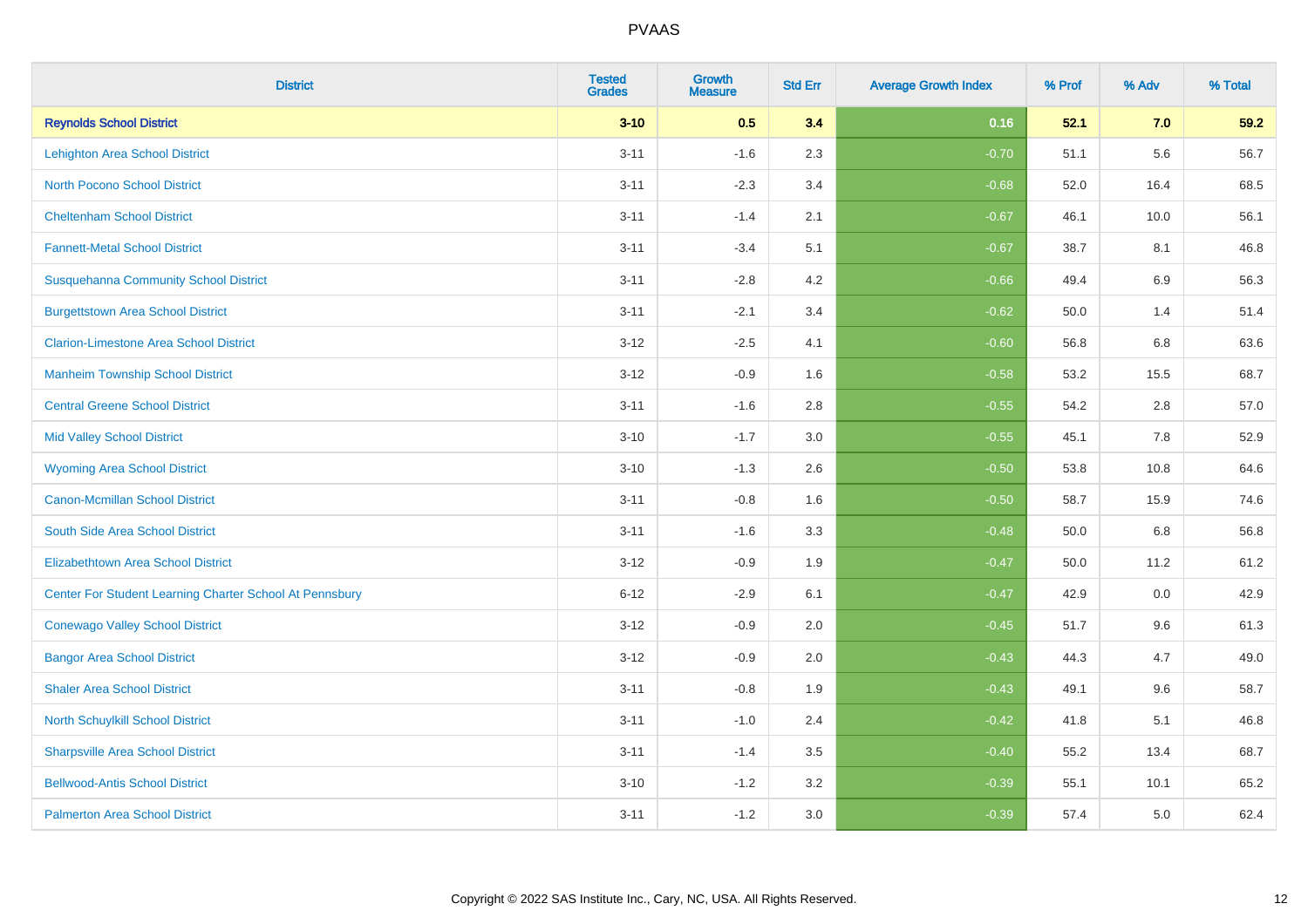| <b>District</b>                                    | <b>Tested</b><br><b>Grades</b> | <b>Growth</b><br><b>Measure</b> | <b>Std Err</b> | <b>Average Growth Index</b> | % Prof | % Adv   | % Total |
|----------------------------------------------------|--------------------------------|---------------------------------|----------------|-----------------------------|--------|---------|---------|
| <b>Reynolds School District</b>                    | $3 - 10$                       | 0.5                             | 3.4            | 0.16                        | 52.1   | 7.0     | 59.2    |
| Hope For Hyndman Charter School                    | $3 - 11$                       | $-2.0$                          | 6.1            | $-0.32$                     | 33.3   | 0.0     | 33.3    |
| <b>Albert Gallatin Area School District</b>        | $3 - 11$                       | $-0.8$                          | 2.4            | $-0.32$                     | 54.5   | 10.0    | 64.6    |
| <b>Cornell School District</b>                     | $3 - 11$                       | $-1.6$                          | 5.0            | $-0.32$                     | 33.8   | 1.5     | 35.4    |
| <b>Tuscarora School District</b>                   | $3 - 11$                       | $-0.6$                          | 2.3            | $-0.27$                     | 45.1   | 8.1     | 53.2    |
| <b>Penn Manor School District</b>                  | $3 - 11$                       | $-0.4$                          | 1.6            | $-0.25$                     | 51.9   | 12.6    | 64.5    |
| <b>Lakeview School District</b>                    | $3 - 11$                       | $-0.9$                          | 3.7            | $-0.24$                     | 60.3   | 3.2     | 63.5    |
| <b>Glendale School District</b>                    | $3 - 10$                       | $-0.9$                          | 3.7            | $-0.24$                     | 50.0   | 5.4     | 55.4    |
| <b>Girard School District</b>                      | $3 - 11$                       | $-0.6$                          | 2.7            | $-0.22$                     | 53.9   | 15.6    | 69.6    |
| <b>Harrisburg City School District</b>             | $3 - 11$                       | $-0.4$                          | 2.1            | $-0.19$                     | 15.1   | 0.4     | 15.5    |
| <b>Panther Valley School District</b>              | $3 - 12$                       | $-0.6$                          | 3.3            | $-0.19$                     | 47.9   | 4.3     | 52.1    |
| <b>Westinghouse Arts Academy Charter School</b>    | $9 - 10$                       | $-0.7$                          | 3.6            | $-0.19$                     | 59.2   | 8.4     | 67.6    |
| <b>Millville Area School District</b>              | $3 - 12$                       | $-0.9$                          | 4.7            | $-0.18$                     | 51.4   | 5.4     | 56.8    |
| <b>Mount Carmel Area School District</b>           | $3 - 11$                       | $-0.6$                          | 3.1            | $-0.18$                     | 45.3   | 2.1     | 47.4    |
| <b>Crestwood School District</b>                   | $3 - 11$                       | $-0.4$                          | 2.4            | $-0.17$                     | 57.4   | 17.0    | 74.4    |
| Southern Lehigh School District                    | $3 - 11$                       | $-0.4$                          | 2.3            | $-0.17$                     | 66.1   | 11.9    | 78.0    |
| <b>Achievement House Charter School</b>            | $7 - 11$                       | $-0.7$                          | 4.0            | $-0.17$                     | 32.5   | 2.6     | 35.1    |
| <b>Bellefonte Area School District</b>             | $3 - 11$                       | $-0.4$                          | 2.2            | $-0.17$                     | 47.6   | 10.6    | 58.2    |
| <b>Otto-Eldred School District</b>                 | $3 - 11$                       | $-0.7$                          | 4.2            | $-0.15$                     | 56.2   | $6.2\,$ | 62.5    |
| <b>Oley Valley School District</b>                 | $3 - 11$                       | $-0.4$                          | 2.8            | $-0.15$                     | 43.1   | 12.9    | 56.0    |
| Philadelphia Electrical & Tech Charter High School | $10 - 10$                      | $-0.5$                          | 2.9            | $-0.15$                     | 8.8    | 0.0     | 8.8     |
| <b>Central Fulton School District</b>              | $3 - 11$                       | $-0.5$                          | 3.5            | $-0.14$                     | 51.4   | 8.6     | 60.0    |
| <b>Blue Ridge School District</b>                  | $3 - 11$                       | $-0.5$                          | 3.6            | $-0.12$                     | 44.6   | 3.1     | 47.7    |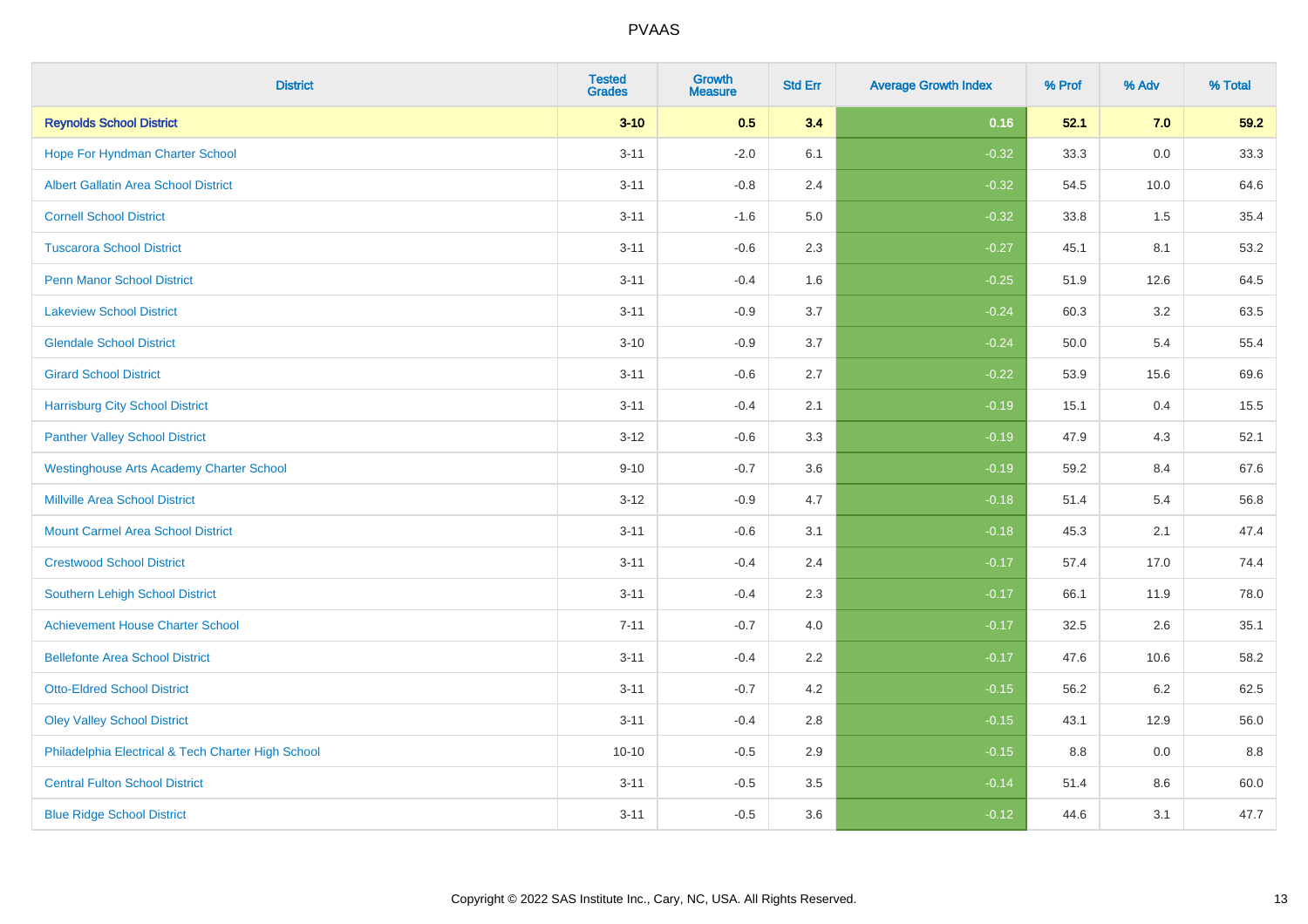| <b>District</b>                          | <b>Tested</b><br><b>Grades</b> | <b>Growth</b><br><b>Measure</b> | <b>Std Err</b> | <b>Average Growth Index</b> | % Prof | % Adv | % Total |
|------------------------------------------|--------------------------------|---------------------------------|----------------|-----------------------------|--------|-------|---------|
| <b>Reynolds School District</b>          | $3 - 10$                       | 0.5                             | 3.4            | 0.16                        | 52.1   | 7.0   | 59.2    |
| New Kensington-Arnold School District    | $3 - 11$                       | $-0.4$                          | 3.8            | $-0.10$                     | 40.7   | 3.7   | 44.4    |
| <b>Chester-Upland School District</b>    | $3 - 11$                       | $-0.3$                          | 2.7            | $-0.09$                     | 13.8   | 0.8   | 14.6    |
| <b>Warren County School District</b>     | $3 - 11$                       | $-0.1$                          | 1.8            | $-0.06$                     | 37.2   | 5.3   | 42.6    |
| <b>Mercer Area School District</b>       | $3 - 11$                       | $-0.2$                          | 3.3            | $-0.06$                     | 56.0   | 8.0   | 64.0    |
| <b>Avella Area School District</b>       | $3 - 12$                       | $-0.3$                          | 4.7            | $-0.05$                     | 49.3   | 14.5  | 63.8    |
| <b>Kutztown Area School District</b>     | $3 - 12$                       | $-0.2$                          | 3.2            | $-0.05$                     | 55.4   | 13.3  | 68.7    |
| <b>Susquenita School District</b>        | $3 - 11$                       | $-0.1$                          | 2.8            | $-0.01$                     | 47.7   | 10.1  | 57.8    |
| <b>Penn Cambria School District</b>      | $3 - 11$                       | $-0.0$                          | 2.7            | $-0.01$                     | 61.5   | 7.7   | 69.2    |
| <b>Wilkes-Barre Area School District</b> | $3 - 11$                       | 0.1                             | 3.2            | 0.02                        | 35.5   | 5.4   | 40.9    |
| East Stroudsburg Area School District    | $3 - 11$                       | 0.1                             | 1.6            | 0.05                        | 45.8   | 7.8   | 53.6    |
| <b>West Branch Area School District</b>  | $3 - 11$                       | 0.2                             | 3.8            | 0.05                        | 47.2   | 1.9   | 49.1    |
| <b>Hempfield School District</b>         | $3 - 11$                       | 0.1                             | 1.4            | 0.08                        | 58.2   | 9.9   | 68.2    |
| Insight PA Cyber Charter School          | $3 - 11$                       | 0.7                             | 5.7            | 0.12                        | 50.0   | 4.8   | 54.8    |
| <b>Danville Area School District</b>     | $3 - 11$                       | 0.4                             | 2.6            | 0.15                        | 57.4   | 18.4  | 75.7    |
| <b>Smethport Area School District</b>    | $3 - 12$                       | 0.6                             | 3.9            | 0.15                        | 37.0   | 1.8   | 38.9    |
| <b>Northern Lebanon School District</b>  | $3 - 11$                       | 0.4                             | 2.5            | 0.15                        | 28.0   | 3.0   | 31.0    |
| <b>Brockway Area School District</b>     | $3 - 11$                       | 0.6                             | 3.6            | 0.16                        | 49.2   | 7.7   | 56.9    |
| <b>Reynolds School District</b>          | $3 - 10$                       | 0.5                             | 3.4            | 0.16                        | 52.1   | 7.0   | 59.2    |
| <b>Jersey Shore Area School District</b> | $3 - 11$                       | 0.5                             | 2.6            | 0.21                        | 47.1   | 9.2   | 56.2    |
| <b>Bloomsburg Area School District</b>   | $3 - 10$                       | 0.7                             | 3.0            | 0.23                        | 55.9   | 11.8  | 67.6    |
| <b>Greenville Area School District</b>   | $3 - 11$                       | 0.7                             | 2.9            | 0.26                        | 53.4   | 6.9   | 60.3    |
| <b>Greater Latrobe School District</b>   | $3 - 11$                       | 0.6                             | 1.9            | 0.31                        | 55.5   | 14.1  | 69.5    |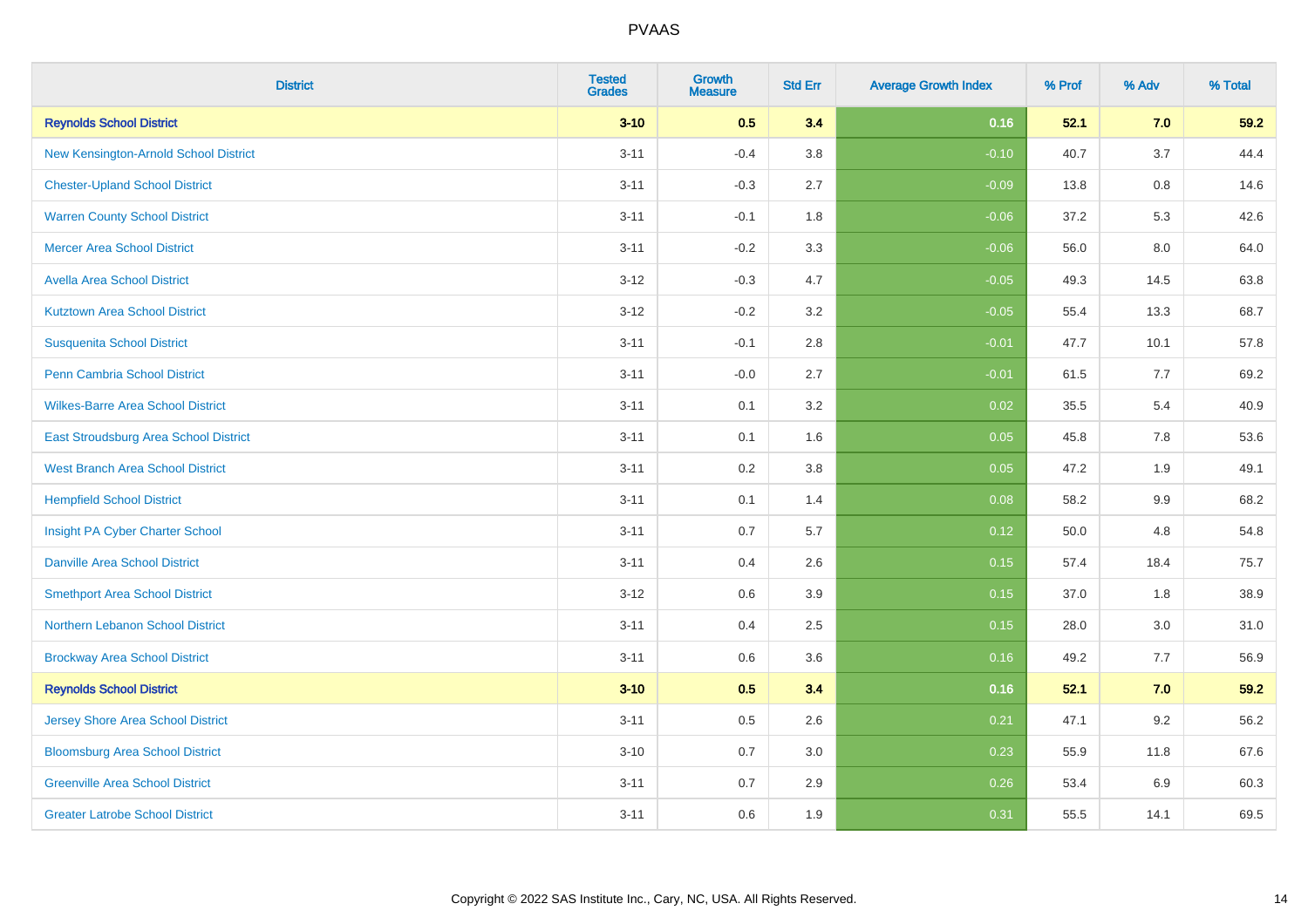| <b>District</b>                                   | <b>Tested</b><br><b>Grades</b> | <b>Growth</b><br><b>Measure</b> | <b>Std Err</b> | <b>Average Growth Index</b> | % Prof | % Adv   | % Total |
|---------------------------------------------------|--------------------------------|---------------------------------|----------------|-----------------------------|--------|---------|---------|
| <b>Reynolds School District</b>                   | $3 - 10$                       | 0.5                             | 3.4            | 0.16                        | 52.1   | 7.0     | 59.2    |
| Lehigh Valley Academy Regional Charter School     | $3 - 11$                       | 0.7                             | 2.3            | 0.32                        | 46.3   | $5.0\,$ | 51.4    |
| <b>Lower Dauphin School District</b>              | $3 - 11$                       | 0.6                             | 1.9            | 0.33                        | 49.2   | 12.6    | 61.8    |
| <b>Wyomissing Area School District</b>            | $3 - 12$                       | 0.8                             | 2.6            | 0.33                        | 55.7   | 17.6    | 73.3    |
| <b>Mastery Charter School - Thomas Campus</b>     | $3 - 10$                       | 2.1                             | 6.2            | 0.33                        | 28.6   | 0.0     | 28.6    |
| <b>Wallingford-Swarthmore School District</b>     | $3 - 10$                       | 0.9                             | 2.4            | 0.38                        | 64.4   | 22.7    | 87.1    |
| <b>Gateway School District</b>                    | $3 - 11$                       | 0.8                             | 2.2            | 0.38                        | 52.1   | 13.8    | 65.9    |
| <b>Lakeland School District</b>                   | $3 - 11$                       | 1.1                             | 2.8            | 0.38                        | 48.6   | 3.7     | 52.3    |
| <b>South Eastern School District</b>              | $3 - 11$                       | 0.9                             | 2.4            | 0.39                        | 54.8   | 6.6     | 61.4    |
| <b>Tussey Mountain School District</b>            | $3 - 12$                       | 1.5                             | 3.7            | 0.40                        | 38.6   | 1.8     | 40.4    |
| <b>Newport School District</b>                    | $3 - 12$                       | 1.4                             | 3.5            | 0.41                        | 51.5   | 10.3    | 61.8    |
| <b>Galeton Area School District</b>               | $3 - 11$                       | 2.2                             | 5.3            | 0.42                        | 41.3   | 4.4     | 45.6    |
| <b>Mastery Charter High School-Lenfest Campus</b> | $7 - 11$                       | 2.5                             | 5.7            | 0.43                        | 40.0   | $0.0\,$ | 40.0    |
| <b>Union Area School District</b>                 | $3 - 11$                       | 1.9                             | 4.3            | 0.44                        | 61.5   | 0.0     | 61.5    |
| <b>Roberto Clemente Charter School</b>            | $3 - 12$                       | 2.2                             | 4.9            | $\boxed{0.45}$              | 27.5   | $5.0\,$ | 32.5    |
| <b>Purchase Line School District</b>              | $3 - 12$                       | 1.7                             | 3.5            | 0.47                        | 43.1   | 5.4     | 48.5    |
| <b>Upper Adams School District</b>                | $3 - 11$                       | 1.3                             | 2.9            | 0.47                        | 55.2   | 8.6     | 63.8    |
| <b>Hanover Area School District</b>               | $3 - 11$                       | 2.2                             | 4.6            | 0.48                        | 42.9   | 5.7     | 48.6    |
| <b>Radnor Township School District</b>            | $3 - 12$                       | 1.0                             | 2.1            | 0.50                        | 65.0   | 23.2    | 88.2    |
| <b>Union School District</b>                      | $3 - 12$                       | 2.3                             | 4.2            | 0.54                        | 32.6   | 7.0     | 39.5    |
| <b>Schuylkill Valley School District</b>          | $3 - 11$                       | 1.4                             | 2.5            | 0.56                        | 55.1   | 10.2    | 65.3    |
| <b>Forbes Road School District</b>                | $3 - 11$                       | 2.8                             | 5.1            | 0.56                        | 41.4   | 10.3    | 51.7    |
| <b>Commodore Perry School District</b>            | $3 - 11$                       | 3.2                             | 5.5            | 0.58                        | 58.3   | 0.0     | 58.3    |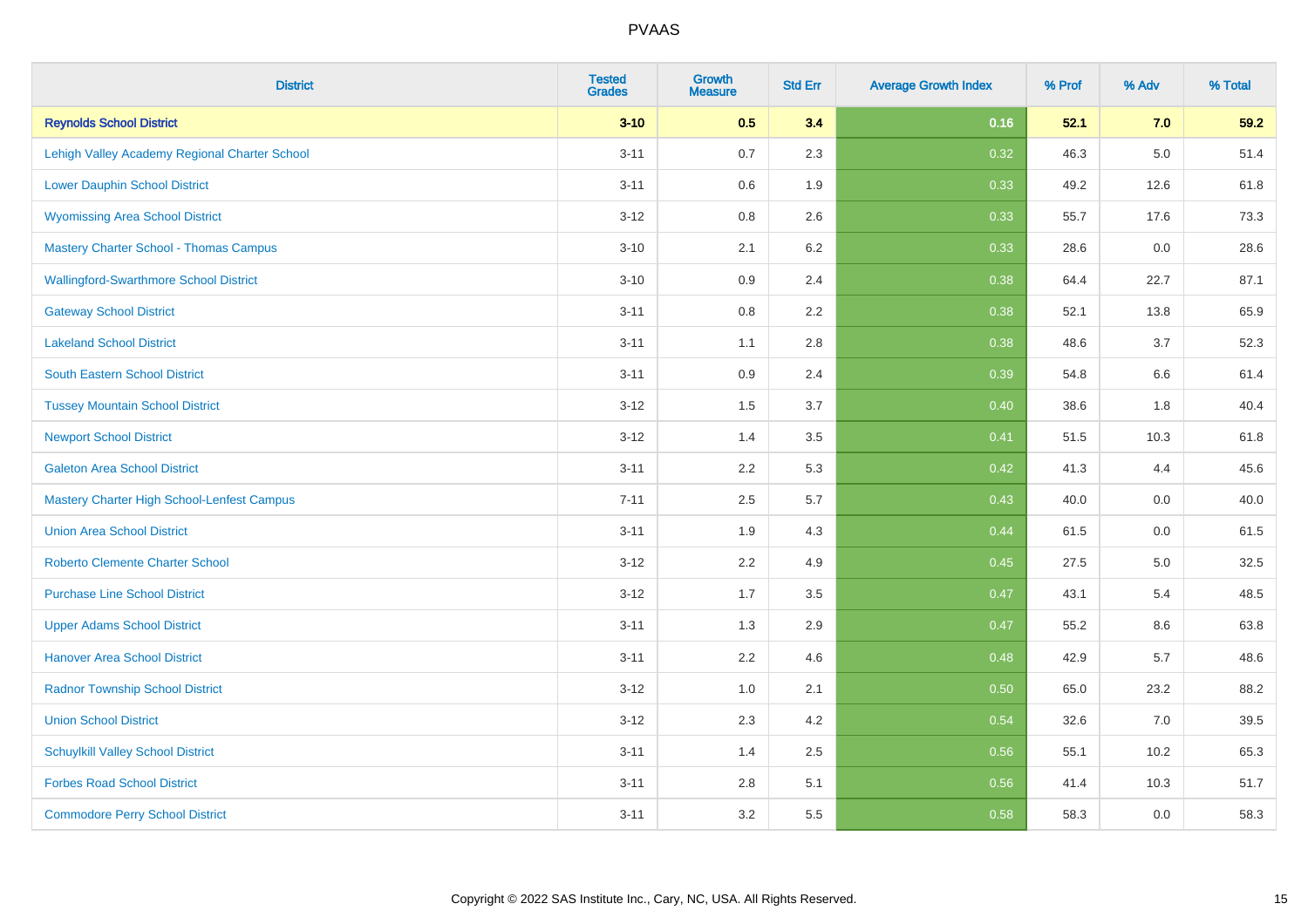| <b>District</b>                                | <b>Tested</b><br><b>Grades</b> | <b>Growth</b><br><b>Measure</b> | <b>Std Err</b> | <b>Average Growth Index</b> | % Prof | % Adv | % Total |
|------------------------------------------------|--------------------------------|---------------------------------|----------------|-----------------------------|--------|-------|---------|
| <b>Reynolds School District</b>                | $3 - 10$                       | 0.5                             | 3.4            | 0.16                        | 52.1   | 7.0   | 59.2    |
| <b>Laurel School District</b>                  | $3 - 11$                       | 1.8                             | 3.1            | 0.59                        | 70.1   | 2.3   | 72.4    |
| <b>United School District</b>                  | $3 - 11$                       | 2.1                             | 3.4            | 0.63                        | 60.3   | 6.6   | 66.9    |
| <b>Athens Area School District</b>             | $3 - 11$                       | 1.6                             | 2.5            | 0.64                        | 46.9   | 7.6   | 54.5    |
| <b>Harmony Area School District</b>            | $3 - 10$                       | 4.5                             | 6.3            | 0.72                        | 33.3   | 13.3  | 46.7    |
| <b>Southeastern Greene School District</b>     | $3 - 10$                       | 3.3                             | 4.6            | 0.72                        | 57.6   | 6.1   | 63.6    |
| Urban Pathways 6-12 Charter School             | $6 - 11$                       | 4.8                             | 6.4            | 0.75                        | 28.6   | 0.0   | 28.6    |
| <b>Camp Hill School District</b>               | $3 - 12$                       | 2.3                             | 3.0            | 0.78                        | 53.6   | 17.5  | 71.1    |
| <b>Marple Newtown School District</b>          | $3 - 11$                       | 2.0                             | 2.4            | 0.81                        | 57.6   | 12.8  | 70.4    |
| <b>Mcguffey School District</b>                | $3 - 11$                       | 2.1                             | 2.6            | 0.81                        | 57.7   | 3.1   | 60.8    |
| North Clarion County School District           | $3 - 12$                       | 3.7                             | 4.3            | 0.85                        | 67.5   | 15.0  | 82.5    |
| West Jefferson Hills School District           | $3 - 11$                       | 1.8                             | 2.1            | 0.88                        | 55.7   | 20.8  | 76.4    |
| South Fayette Township School District         | $3 - 11$                       | 1.7                             | 2.0            | 0.88                        | 61.0   | 26.5  | 87.6    |
| <b>Bedford Area School District</b>            | $3 - 11$                       | 2.5                             | 2.6            | 0.93                        | 48.5   | 10.0  | 58.5    |
| Northwestern Lehigh School District            | $3 - 11$                       | 2.2                             | 2.3            | 0.93                        | 53.3   | 9.7   | 63.0    |
| <b>Keystone School District</b>                | $3 - 11$                       | 3.1                             | 3.3            | 0.94                        | 50.6   | 6.5   | 57.1    |
| <b>Baldwin-Whitehall School District</b>       | $3 - 11$                       | 1.8                             | 1.9            | 0.94                        | 58.6   | 8.6   | 67.1    |
| <b>Clairton City School District</b>           | $3 - 11$                       | 3.5                             | 3.7            | 0.95                        | 13.4   | 0.0   | 13.4    |
| <b>Lower Moreland Township School District</b> | $3 - 11$                       | 2.0                             | 2.2            | 0.95                        | 62.8   | 17.0  | 79.8    |
| <b>Berlin Brothersvalley School District</b>   | $3 - 11$                       | 4.0                             | 4.2            | 0.96                        | 48.8   | 14.0  | 62.8    |
| <b>Hopewell Area School District</b>           | $3 - 11$                       | 2.6                             | 2.7            | 0.97                        | 58.4   | 4.0   | 62.4    |
| <b>Bensalem Township School District</b>       | $3 - 11$                       | 1.6                             | 1.6            | 0.98                        | 38.8   | 8.3   | 47.1    |
| Lehigh Career & Technical Institute            | $10 - 12$                      | 5.6                             | 5.6            | 0.99                        | 78.3   | 0.0   | 78.3    |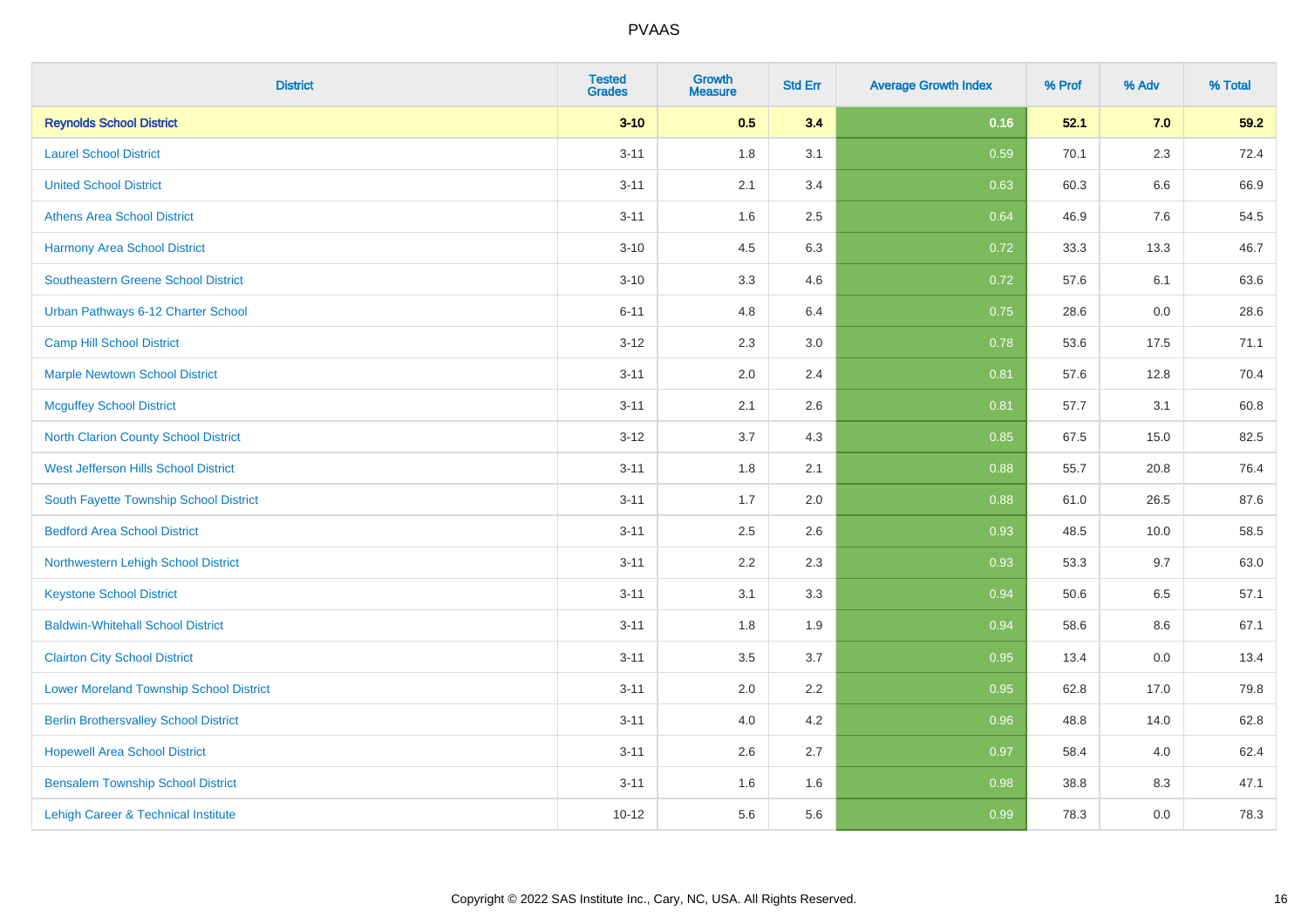| <b>District</b>                                | <b>Tested</b><br><b>Grades</b> | <b>Growth</b><br><b>Measure</b> | <b>Std Err</b> | <b>Average Growth Index</b> | % Prof | % Adv | % Total |
|------------------------------------------------|--------------------------------|---------------------------------|----------------|-----------------------------|--------|-------|---------|
| <b>Reynolds School District</b>                | $3 - 10$                       | 0.5                             | 3.4            | 0.16                        | 52.1   | 7.0   | 59.2    |
| <b>Mastery Charter School - Pickett Campus</b> | $6 - 10$                       | 5.6                             | 5.7            | 1.00                        | 27.8   | 0.0   | 27.8    |
| <b>Tunkhannock Area School District</b>        | $3 - 11$                       | 2.3                             | 2.2            | 1.01                        | 44.9   | 9.6   | 54.6    |
| <b>Manheim Central School District</b>         | $3 - 11$                       | 2.1                             | 2.1            | 1.01                        | 53.2   | 11.6  | 64.8    |
| <b>Franklin Regional School District</b>       | $3 - 11$                       | 2.0                             | 1.9            | 1.02                        | 66.7   | 15.5  | 82.1    |
| <b>Williamsport Area School District</b>       | $3 - 11$                       | 1.9                             | 1.8            | 1.04                        | 44.1   | 12.8  | 56.9    |
| <b>General Mclane School District</b>          | $3 - 11$                       | 3.1                             | 2.9            | 1.07                        | 62.3   | 4.9   | 67.2    |
| Meyersdale Area School District                | $3 - 11$                       | 4.2                             | 4.0            | 1.07                        | 43.1   | 6.9   | 50.0    |
| Leechburg Area School District                 | $3 - 11$                       | 4.4                             | 4.0            | 1.09                        | 47.8   | 19.6  | 67.4    |
| Morrisville Borough School District            | $3 - 11$                       | 4.8                             | 4.3            | 1.10                        | 30.2   | 2.3   | 32.6    |
| <b>Tidioute Community Charter School</b>       | $3 - 11$                       | 5.7                             | 5.1            | 1.11                        | 34.4   | 21.9  | 56.2    |
| Esperanza Cyber Charter School                 | $3 - 11$                       | 7.1                             | 6.1            | 1.16                        | 9.1    | 0.0   | 9.1     |
| <b>Central Cambria School District</b>         | $3 - 11$                       | $3.0\,$                         | 2.5            | 1.17                        | 56.2   | 9.7   | 66.0    |
| <b>Shanksville-Stonycreek School District</b>  | $3 - 10$                       | 7.0                             | 5.9            | 1.20                        | 64.7   | 17.6  | 82.4    |
| <b>Port Allegany School District</b>           | $3 - 11$                       | 4.4                             | 3.6            | 1.21                        | 28.1   | 9.4   | 37.5    |
| <b>Halifax Area School District</b>            | $3 - 11$                       | 4.7                             | 3.9            | 1.22                        | 61.5   | 9.6   | 71.2    |
| <b>Woodland Hills School District</b>          | $3 - 12$                       | 3.2                             | 2.6            | 1.22                        | 31.4   | 3.6   | 35.0    |
| <b>Line Mountain School District</b>           | $3 - 11$                       | 4.1                             | 3.2            | 1.27                        | 52.9   | 9.2   | 62.1    |
| <b>Donegal School District</b>                 | $3 - 12$                       | 3.1                             | 2.4            | 1.29                        | 60.6   | 9.1   | 69.7    |
| <b>Fairview School District</b>                | $3 - 11$                       | 3.4                             | 2.6            | 1.32                        | 57.2   | 17.6  | 74.8    |
| <b>Spring Cove School District</b>             | $3 - 11$                       | 3.4                             | 2.5            | 1.33                        | 47.8   | 12.7  | 60.4    |
| <b>Ligonier Valley School District</b>         | $3 - 11$                       | 4.2                             | 3.1            | 1.34                        | 59.1   | 10.3  | 69.5    |
| Mastery Charter School - Shoemaker Campus      | $7 - 10$                       | 4.1                             | 3.0            | 1.34                        | 20.9   | 3.3   | 24.2    |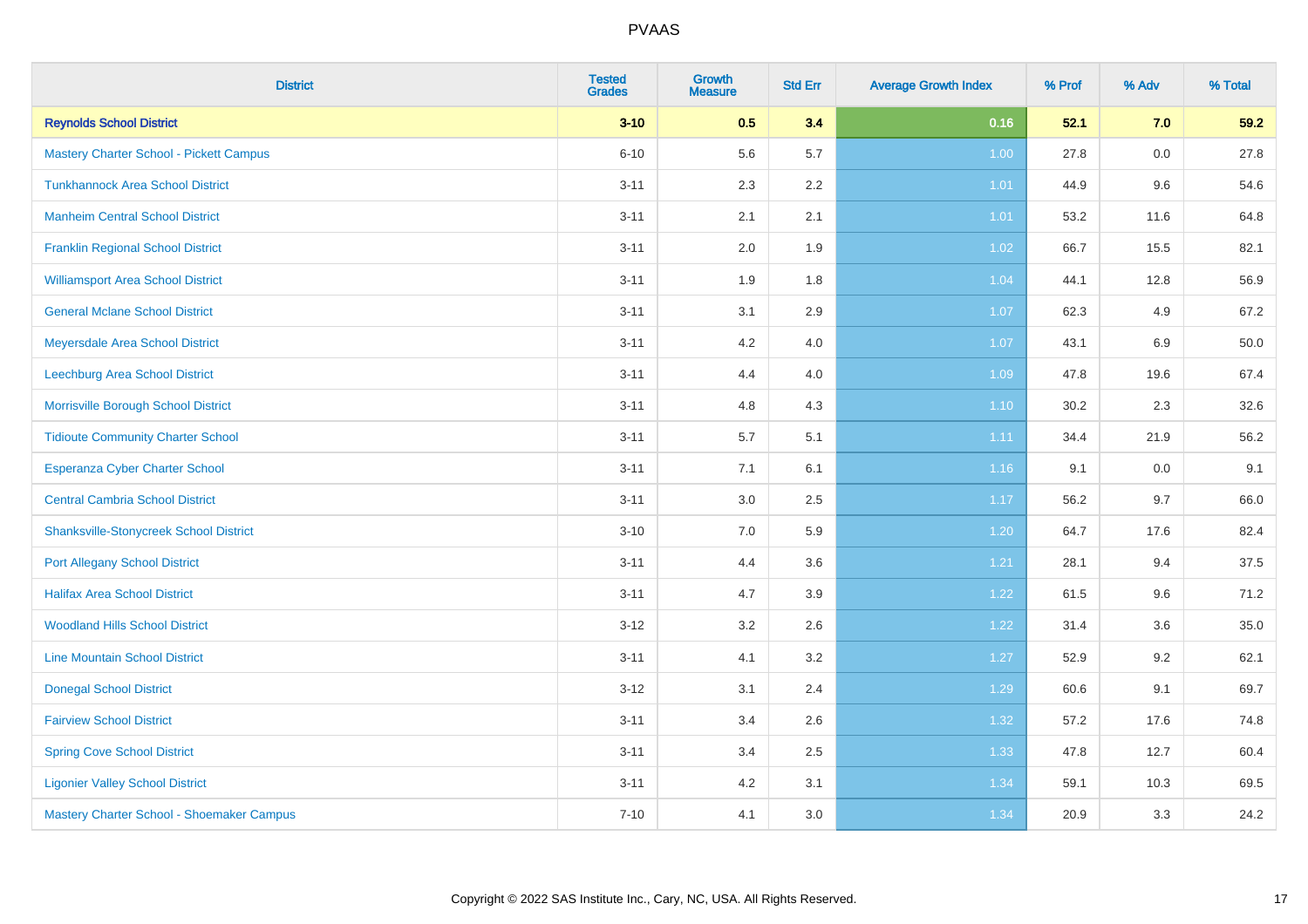| <b>District</b>                                    | <b>Tested</b><br><b>Grades</b> | <b>Growth</b><br><b>Measure</b> | <b>Std Err</b> | <b>Average Growth Index</b> | % Prof | % Adv | % Total |
|----------------------------------------------------|--------------------------------|---------------------------------|----------------|-----------------------------|--------|-------|---------|
| <b>Reynolds School District</b>                    | $3 - 10$                       | 0.5                             | 3.4            | 0.16                        | 52.1   | 7.0   | 59.2    |
| <b>Pottsgrove School District</b>                  | $3 - 11$                       | $2.8\,$                         | 2.0            | 1.35                        | 44.0   | 10.0  | 53.9    |
| <b>MaST Community Charter School II</b>            | $3 - 10$                       | 4.4                             | 3.2            | 1.37                        | 28.4   | 3.4   | 31.8    |
| <b>West York Area School District</b>              | $3 - 12$                       | 3.2                             | 2.3            | 1.38                        | 53.8   | 4.4   | 58.2    |
| Capital Area School for the Arts Charter School    | $9 - 11$                       | 5.8                             | 4.1            | 1.39                        | 59.3   | 18.6  | 78.0    |
| <b>KIPP Dubois Charter School</b>                  | $9 - 10$                       | 4.7                             | 3.3            | 1.40                        | 31.0   | 1.4   | 32.4    |
| <b>Lincoln Park Performing Arts Charter School</b> | $7 - 11$                       | 3.6                             | 2.5            | 1.42                        | 59.6   | 14.7  | 74.3    |
| <b>Methacton School District</b>                   | $3 - 11$                       | 2.5                             | 1.7            | 1.43                        | 62.5   | 16.4  | 79.0    |
| <b>Towanda Area School District</b>                | $3 - 11$                       | 4.0                             | 2.8            | 1.44                        | 39.4   | 6.6   | 46.0    |
| <b>Punxsutawney Area School District</b>           | $3 - 11$                       | 4.2                             | 2.9            | $1.45$                      | 55.0   | 5.5   | 60.6    |
| <b>Everett Area School District</b>                | $3 - 11$                       | 5.0                             | 3.4            | 1.47                        | 60.5   | 1.3   | 61.8    |
| <b>New Brighton Area School District</b>           | $3 - 11$                       | 4.6                             | 3.1            | $1.47$                      | 60.9   | 5.8   | 66.7    |
| <b>Loyalsock Township School District</b>          | $3 - 12$                       | 4.2                             | 2.8            | 1.47                        | 54.3   | 2.1   | 56.4    |
| <b>Burrell School District</b>                     | $3 - 11$                       | 4.5                             | 3.1            | 1.48                        | 58.5   | 13.8  | 72.3    |
| <b>Warrior Run School District</b>                 | $3 - 11$                       | 4.6                             | 3.0            | 1.51                        | 40.9   | 8.1   | 49.0    |
| <b>Armstrong School District</b>                   | $3 - 11$                       | 2.6                             | 1.7            | 1.53                        | 51.5   | 6.1   | 57.6    |
| <b>South Butler County School District</b>         | $3 - 10$                       | 3.9                             | 2.5            | 1.54                        | 53.1   | 16.6  | 69.7    |
| <b>Pleasant Valley School District</b>             | $3 - 11$                       | 3.1                             | 2.0            | 1.57                        | 57.2   | 5.5   | 62.8    |
| <b>Hermitage School District</b>                   | $3 - 12$                       | $3.8\,$                         | 2.4            | 1.60                        | 57.5   | 9.3   | 66.8    |
| Esperanza Academy Charter School                   | $4 - 11$                       | 4.0                             | 2.5            | 1.61                        | 32.4   | 0.7   | 33.1    |
| <b>Millersburg Area School District</b>            | $3 - 11$                       | 6.2                             | 3.8            | 1.63                        | 51.8   | 7.4   | 59.3    |
| <b>Conrad Weiser Area School District</b>          | $3 - 11$                       | 3.6                             | 2.2            | 1.63                        | 52.1   | 2.1   | 54.2    |
| Allegheny-Clarion Valley School District           | $3 - 10$                       | 7.8                             | 4.7            | 1.65                        | 53.3   | 3.3   | 56.7    |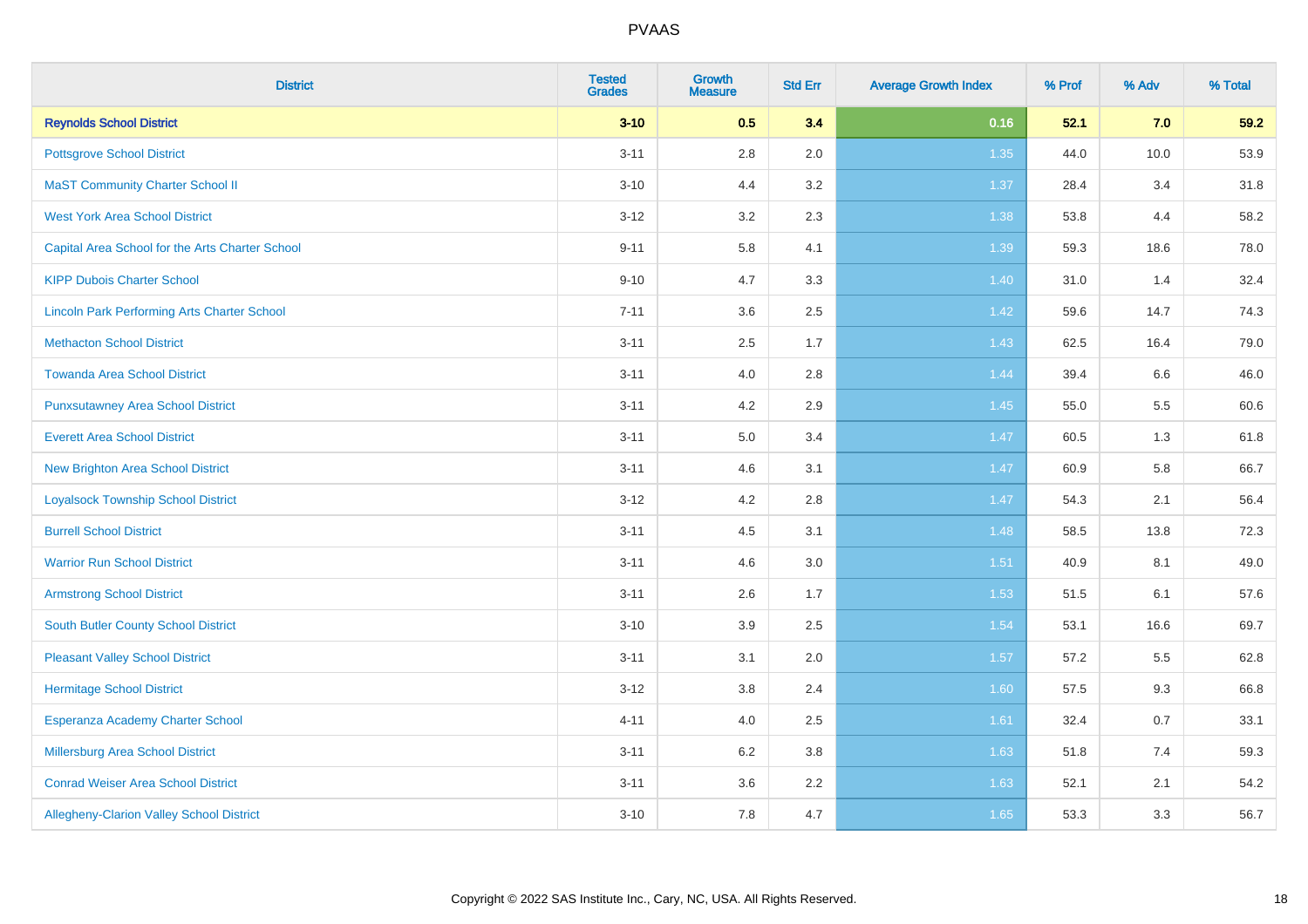| <b>District</b>                           | <b>Tested</b><br><b>Grades</b> | <b>Growth</b><br><b>Measure</b> | <b>Std Err</b> | <b>Average Growth Index</b> | % Prof | % Adv | % Total |
|-------------------------------------------|--------------------------------|---------------------------------|----------------|-----------------------------|--------|-------|---------|
| <b>Reynolds School District</b>           | $3 - 10$                       | 0.5                             | 3.4            | 0.16                        | 52.1   | 7.0   | 59.2    |
| <b>Central Bucks School District</b>      | $3 - 11$                       | 1.6                             | 0.9            | 1.66                        | 63.0   | 16.8  | 79.8    |
| <b>Oswayo Valley School District</b>      | $3 - 12$                       | 8.5                             | 5.0            | 1.68                        | 50.0   | 16.7  | 66.7    |
| <b>Reach Cyber Charter School</b>         | $3 - 11$                       | 8.1                             | 4.7            | 1.72                        | 42.4   | 4.6   | 47.0    |
| <b>Northgate School District</b>          | $3 - 11$                       | 6.3                             | 3.6            | 1.73                        | 53.3   | 16.7  | 70.0    |
| <b>Bentworth School District</b>          | $3 - 11$                       | 5.7                             | 3.2            | 1.75                        | 44.2   | 19.5  | 63.6    |
| <b>Salisbury Township School District</b> | $3 - 11$                       | 6.3                             | 3.6            | 1.77                        | 46.2   | 6.6   | 52.8    |
| York Academy Regional Charter School      | $3 - 11$                       | 9.0                             | 5.0            | 1.79                        | 55.2   | 0.0   | 55.2    |
| <b>Sto-Rox School District</b>            | $3 - 10$                       | 6.6                             | 3.7            | 1.80                        | 13.4   | 0.0   | 13.4    |
| <b>Laurel Highlands School District</b>   | $3 - 11$                       | 4.3                             | 2.4            | 1.81                        | 44.9   | 9.6   | 54.5    |
| <b>Hanover Public School District</b>     | $3 - 11$                       | 5.2                             | 2.8            | 1.83                        | 52.2   | 14.4  | 66.7    |
| <b>Blacklick Valley School District</b>   | $3 - 11$                       | 8.0                             | 4.3            | 1.85                        | 34.1   | 0.0   | 34.1    |
| <b>Monessen City School District</b>      | $3 - 10$                       | 8.3                             | 4.5            | 1.85                        | 42.9   | 2.9   | 45.7    |
| <b>Uniontown Area School District</b>     | $3 - 11$                       | 6.0                             | 3.2            | 1.87                        | 62.4   | 5.9   | 68.2    |
| <b>Sharon City School District</b>        | $3 - 11$                       | 4.9                             | 2.6            | 1.87                        | 48.2   | 5.3   | 53.4    |
| <b>Steel Valley School District</b>       | $3 - 11$                       | 6.5                             | 3.4            | 1.89                        | 50.7   | 5.6   | 56.3    |
| <b>Western Wayne School District</b>      | $3 - 11$                       | 5.6                             | 2.9            | 1.93                        | 41.3   | 17.4  | 58.7    |
| <b>Pottsville Area School District</b>    | $3 - 12$                       | 4.4                             | 2.3            | 1.94                        | 44.8   | 5.4   | 50.2    |
| <b>Beaver Area School District</b>        | $3 - 10$                       | 4.7                             | 2.4            | 1.94                        | 57.4   | 16.8  | 74.2    |
| <b>West Allegheny School District</b>     | $3 - 12$                       | 4.0                             | 2.1            | 1.96                        | 63.1   | 15.7  | 78.8    |
| <b>Central Valley School District</b>     | $3 - 10$                       | 4.8                             | 2.4            | 1.98                        | 56.9   | 9.0   | 65.9    |
| Altoona Area School District              | $3 - 12$                       | 3.3                             | 1.6            | 1.99                        | 47.7   | 8.2   | 55.9    |
| <b>Blackhawk School District</b>          | $3 - 11$                       | 4.7                             | 2.3            | 2.01                        | 55.8   | 8.8   | 64.6    |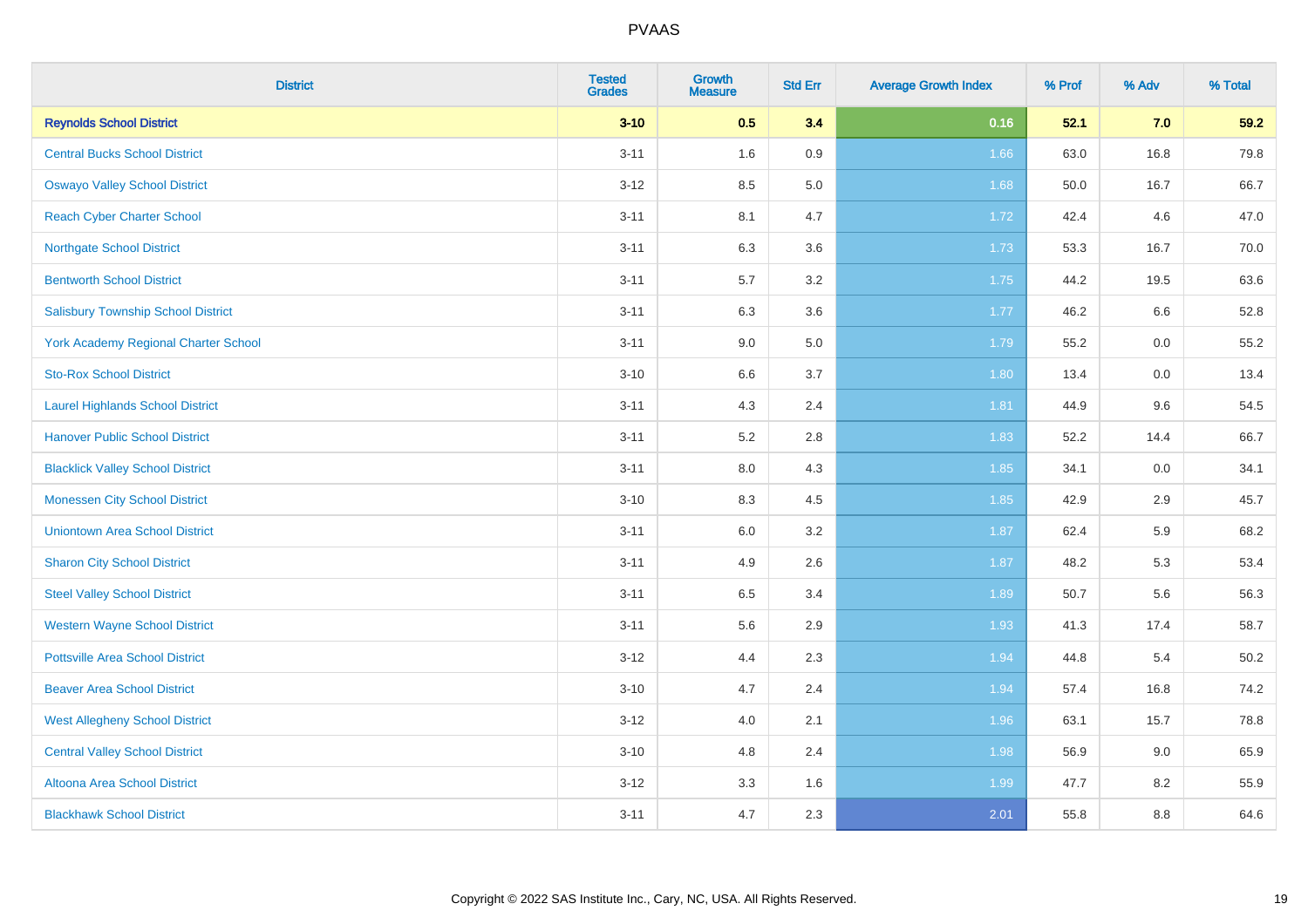| <b>District</b>                                        | <b>Tested</b><br><b>Grades</b> | <b>Growth</b><br><b>Measure</b> | <b>Std Err</b> | <b>Average Growth Index</b> | % Prof | % Adv   | % Total |
|--------------------------------------------------------|--------------------------------|---------------------------------|----------------|-----------------------------|--------|---------|---------|
| <b>Reynolds School District</b>                        | $3 - 10$                       | 0.5                             | 3.4            | 0.16                        | 52.1   | 7.0     | 59.2    |
| <b>Chester Charter Scholars Academy Charter School</b> | $3 - 12$                       | 8.4                             | 4.1            | 2.03                        | 23.4   | 0.0     | 23.4    |
| Dr Robert Ketterer Charter School Inc                  | $6 - 12$                       | 10.1                            | 5.0            | 2.04                        | 14.9   | 0.4     | 15.3    |
| <b>Millcreek Township School District</b>              | $3 - 11$                       | 3.1                             | $1.5$          | 2.06                        | 55.6   | 14.2    | 69.7    |
| <b>Coudersport Area School District</b>                | $3 - 11$                       | 7.7                             | 3.7            | 2.06                        | 55.7   | 8.2     | 63.9    |
| <b>Keystone Oaks School District</b>                   | $3 - 11$                       | $5.5\,$                         | 2.6            | 2.07                        | 53.2   | 12.1    | 65.4    |
| South Western School District                          | $3 - 12$                       | 3.9                             | 1.9            | 2.08                        | 60.2   | 8.1     | 68.3    |
| <b>Grove City Area School District</b>                 | $3 - 12$                       | 5.1                             | 2.4            | 2.09                        | 36.4   | 16.5    | 52.8    |
| <b>Eastern Lancaster County School District</b>        | $3 - 12$                       | 4.5                             | 2.2            | 2.09                        | 46.3   | 11.4    | 57.6    |
| <b>Muhlenberg School District</b>                      | $3 - 10$                       | 4.0                             | 1.9            | 2.10                        | 34.2   | $2.6\,$ | 36.8    |
| Community Academy Of Philadelphia Charter School       | $3 - 11$                       | 5.8                             | 2.7            | 2.12                        | 26.7   | 0.9     | 27.6    |
| Pennsylvania Leadership Charter School                 | $3 - 11$                       | 4.6                             | 2.2            | 2.13                        | 55.4   | 11.2    | 66.7    |
| <b>Allegheny Valley School District</b>                | $3 - 11$                       | 8.5                             | 3.9            | 2.17                        | 53.1   | 12.2    | 65.3    |
| <b>Carlynton School District</b>                       | $3 - 11$                       | 7.3                             | 3.3            | 2.22                        | 41.0   | 10.5    | 51.6    |
| Pennsylvania Distance Learning Charter School          | $3 - 12$                       | 9.3                             | 4.2            | 2.22                        | 42.2   | 3.1     | 45.3    |
| Lincoln Leadership Academy Charter School              | $3 - 12$                       | 14.2                            | 6.4            | 2.22                        | 23.5   | 0.0     | 23.5    |
| <b>Carbondale Area School District</b>                 | $3 - 10$                       | 7.4                             | 3.3            | 2.25                        | 56.6   | 2.6     | 59.2    |
| <b>Agora Cyber Charter School</b>                      | $3 - 11$                       | 5.8                             | 2.6            | 2.28                        | 42.8   | 6.6     | 49.4    |
| <b>Wilson Area School District</b>                     | $3 - 11$                       | 6.0                             | 2.6            | 2.30                        | 48.7   | 8.5     | 57.2    |
| <b>Brookville Area School District</b>                 | $3 - 11$                       | 6.9                             | 3.0            | 2.30                        | 55.2   | 15.6    | 70.8    |
| <b>Richland School District</b>                        | $3 - 11$                       | 6.7                             | 2.9            | 2.33                        | 62.2   | 19.2    | 81.4    |
| <b>Collegium Charter School</b>                        | $3 - 10$                       | 5.9                             | 2.5            | 2.33                        | 38.1   | 7.9     | 46.0    |
| <b>Governor Mifflin School District</b>                | $3 - 11$                       | 4.1                             | 1.8            | 2.33                        | 42.5   | 7.2     | 49.7    |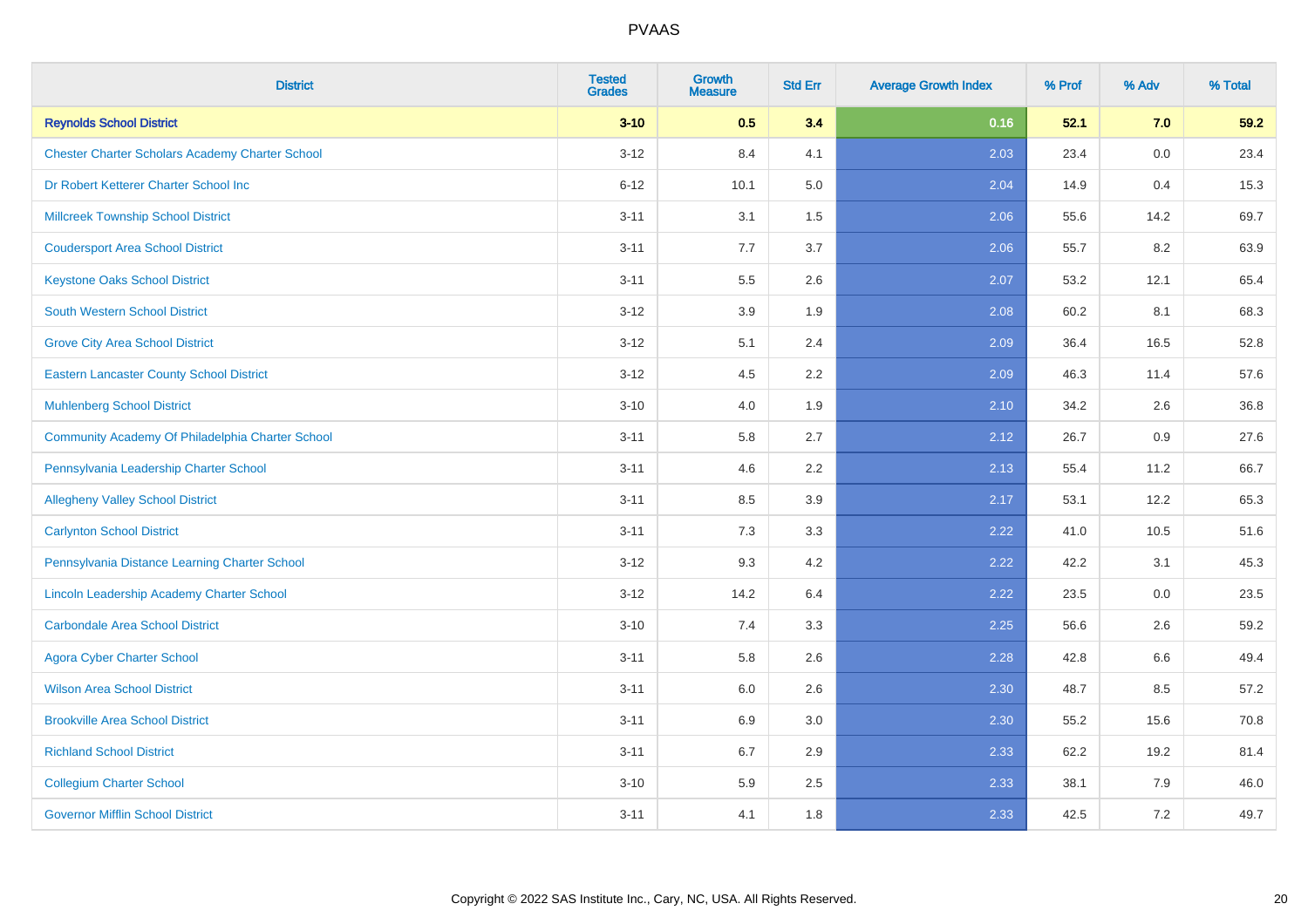| <b>District</b>                             | <b>Tested</b><br><b>Grades</b> | <b>Growth</b><br><b>Measure</b> | <b>Std Err</b> | <b>Average Growth Index</b> | % Prof | % Adv | % Total |
|---------------------------------------------|--------------------------------|---------------------------------|----------------|-----------------------------|--------|-------|---------|
| <b>Reynolds School District</b>             | $3 - 10$                       | 0.5                             | 3.4            | 0.16                        | 52.1   | 7.0   | 59.2    |
| <b>Franklin Area School District</b>        | $3 - 11$                       | 6.6                             | 2.8            | 2.34                        | 48.2   | 4.5   | 52.7    |
| <b>Hampton Township School District</b>     | $3 - 11$                       | 5.1                             | 2.2            | 2.35                        | 54.0   | 28.2  | 82.2    |
| <b>New Foundations Charter School</b>       | $3 - 11$                       | 5.4                             | 2.2            | 2.41                        | 47.2   | 2.5   | 49.8    |
| People For People Charter School            | $3 - 12$                       | 13.3                            | 5.5            | 2.43                        | 13.5   | 0.0   | 13.5    |
| <b>Wattsburg Area School District</b>       | $3 - 11$                       | 6.5                             | 2.7            | 2.43                        | 42.7   | 7.6   | 50.3    |
| <b>Belle Vernon Area School District</b>    | $3 - 11$                       | 6.5                             | 2.6            | 2.44                        | 55.6   | 11.1  | 66.7    |
| <b>Belmont Charter School</b>               | $3 - 10$                       | 16.0                            | 6.5            | 2.45                        | 64.3   | 0.0   | 64.3    |
| <b>Bethlehem-Center School District</b>     | $3 - 10$                       | 8.1                             | 3.3            | 2.46                        | 35.1   | 1.4   | 36.5    |
| Wilmington Area School District             | $3 - 11$                       | $7.5\,$                         | 3.0            | 2.48                        | 55.1   | 5.1   | 60.2    |
| <b>Shenandoah Valley School District</b>    | $3 - 11$                       | 9.7                             | 3.9            | 2.49                        | 28.3   | 5.0   | 33.3    |
| 21st Century Cyber Charter School           | $6 - 12$                       | 5.7                             | 2.3            | 2.50                        | 56.7   | 8.3   | 65.0    |
| Northampton Area School District            | $3 - 11$                       | 4.0                             | 1.6            | 2.51                        | 52.3   | 10.8  | 63.1    |
| <b>Clarion Area School District</b>         | $3 - 11$                       | 10.3                            | 4.1            | 2.51                        | 45.4   | 14.6  | 60.0    |
| Renaissance Academy Charter School          | $3 - 11$                       | 8.3                             | 3.3            | 2.54                        | 45.6   | 22.8  | 68.4    |
| New Hope-Solebury School District           | $3 - 11$                       | 7.5                             | 2.9            | 2.57                        | 68.2   | 22.7  | 90.9    |
| <b>Penncrest School District</b>            | $3 - 11$                       | 5.7                             | 2.2            | 2.57                        | 47.2   | 7.1   | 54.3    |
| <b>Kennett Consolidated School District</b> | $3 - 11$                       | 4.8                             | 1.8            | 2.61                        | 52.5   | 10.7  | 63.2    |
| <b>Wyalusing Area School District</b>       | $3 - 12$                       | 8.8                             | 3.3            | 2.68                        | 54.6   | 11.7  | 66.2    |
| <b>Spring Grove Area School District</b>    | $3 - 11$                       | 5.6                             | 2.1            | 2.68                        | 55.1   | 15.0  | 70.1    |
| <b>Multicultural Academy Charter School</b> | $9 - 11$                       | 9.5                             | 3.5            | 2.69                        | 22.0   | 0.0   | 22.0    |
| <b>Homer-Center School District</b>         | $3 - 11$                       | 9.7                             | 3.6            | 2.70                        | 45.1   | 17.2  | 62.3    |
| <b>Mars Area School District</b>            | $3 - 10$                       | 5.7                             | 2.1            | 2.75                        | 57.9   | 18.2  | 76.1    |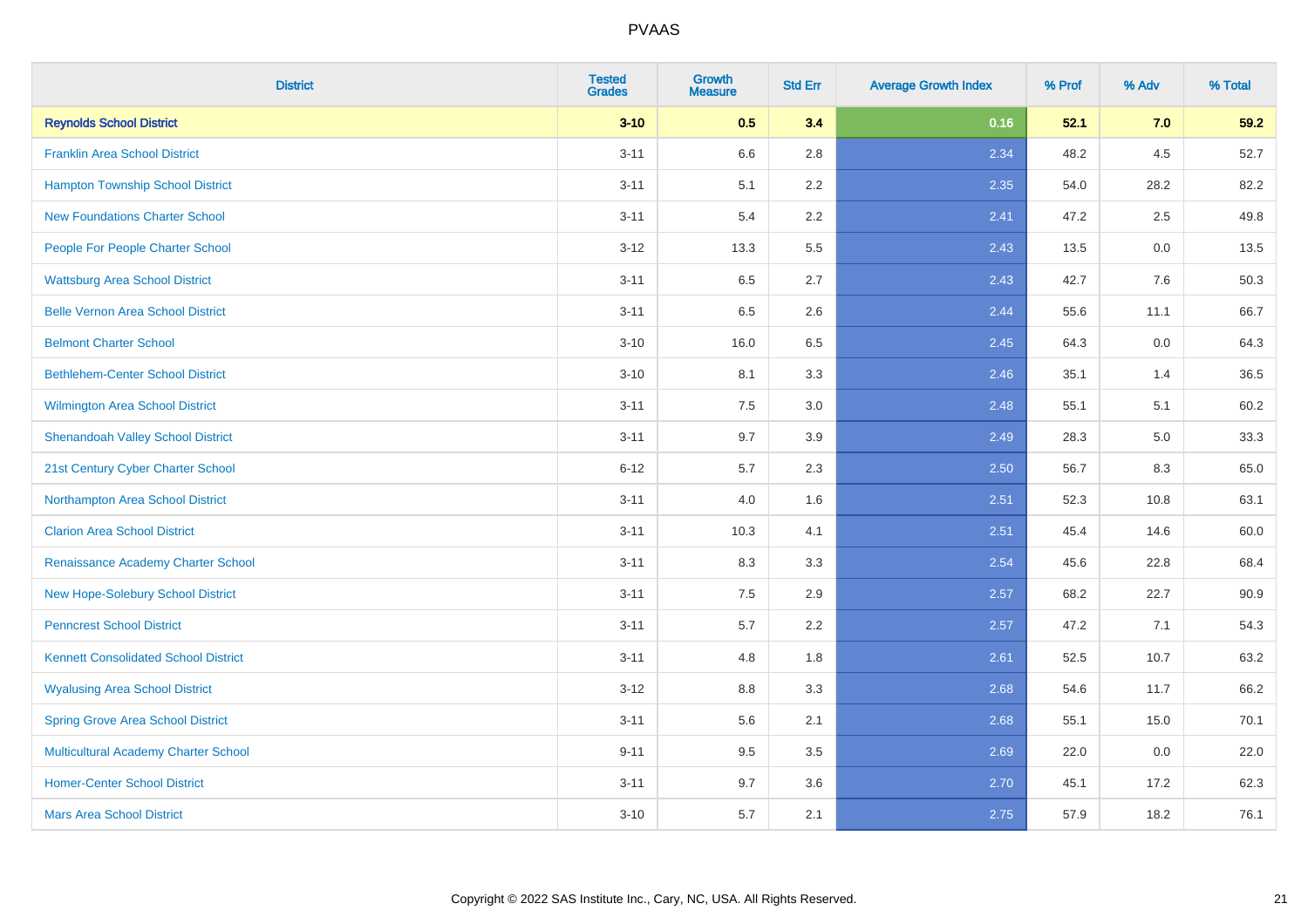| <b>District</b>                                | <b>Tested</b><br><b>Grades</b> | <b>Growth</b><br><b>Measure</b> | <b>Std Err</b> | <b>Average Growth Index</b> | % Prof | % Adv | % Total |
|------------------------------------------------|--------------------------------|---------------------------------|----------------|-----------------------------|--------|-------|---------|
| <b>Reynolds School District</b>                | $3 - 10$                       | 0.5                             | 3.4            | 0.16                        | 52.1   | 7.0   | 59.2    |
| <b>Warwick School District</b>                 | $3 - 11$                       | 5.2                             | 1.9            | 2.76                        | 46.4   | 17.0  | 63.3    |
| <b>Peters Township School District</b>         | $3 - 11$                       | 5.0                             | 1.8            | 2.76                        | 59.8   | 26.1  | 85.9    |
| Lehigh Valley Charter High School For The Arts | $9 - 10$                       | $7.3$                           | 2.6            | 2.82                        | 62.3   | 18.2  | 80.5    |
| <b>Jenkintown School District</b>              | $3 - 11$                       | 12.5                            | 4.4            | 2.84                        | 54.6   | 29.6  | 84.1    |
| <b>Hempfield Area School District</b>          | $3 - 12$                       | 4.6                             | 1.6            | 2.86                        | 53.5   | 20.1  | 73.6    |
| Daniel Boone Area School District              | $3 - 12$                       | $5.7\,$                         | 2.0            | 2.88                        | 51.0   | 11.5  | 62.6    |
| <b>Stroudsburg Area School District</b>        | $3 - 11$                       | $5.5\,$                         | 1.9            | 2.88                        | 48.1   | 4.2   | 52.3    |
| <b>Hollidaysburg Area School District</b>      | $3 - 11$                       | 6.0                             | 2.1            | 2.88                        | 57.1   | 12.3  | 69.4    |
| <b>Dover Area School District</b>              | $3 - 12$                       | $6.0\,$                         | 2.1            | 2.94                        | 52.2   | 6.0   | 58.2    |
| Palmyra Area School District                   | $3 - 11$                       | 5.6                             | 1.9            | 2.96                        | 56.4   | 15.6  | 72.0    |
| Montgomery Area School District                | $3 - 11$                       | 10.7                            | 3.6            | 2.96                        | 48.7   | 12.4  | 61.1    |
| <b>Neshaminy School District</b>               | $3 - 11$                       | 4.0                             | 1.3            | 3.02                        | 58.7   | 9.5   | 68.2    |
| Northeastern York School District              | $3 - 11$                       | 5.9                             | 2.0            | 3.03                        | 51.1   | 16.6  | 67.6    |
| Saint Marys Area School District               | $3 - 11$                       | 7.8                             | 2.6            | 3.04                        | 57.0   | 8.2   | 65.2    |
| <b>Northern Cambria School District</b>        | $3 - 11$                       | 10.0                            | 3.3            | 3.04                        | 47.4   | 5.1   | 52.6    |
| <b>Cranberry Area School District</b>          | $3 - 12$                       | 9.2                             | 3.0            | 3.04                        | 47.5   | 10.2  | 57.6    |
| <b>Connellsville Area School District</b>      | $3 - 11$                       | 6.1                             | 2.0            | 3.05                        | 45.4   | 7.8   | 53.2    |
| <b>Ephrata Area School District</b>            | $3 - 11$                       | 5.6                             | 1.8            | 3.12                        | 54.7   | 9.5   | 64.2    |
| <b>Avon Grove Charter School</b>               | $3 - 11$                       | 9.0                             | 2.9            | 3.13                        | 58.8   | 16.7  | 75.5    |
| <b>Bethel Park School District</b>             | $3 - 11$                       | 5.6                             | 1.8            | 3.18                        | 65.3   | 18.6  | 83.9    |
| <b>Jamestown Area School District</b>          | $3 - 11$                       | 13.5                            | 4.2            | 3.19                        | 64.4   | 13.3  | 77.8    |
| <b>Sayre Area School District</b>              | $3 - 11$                       | 11.2                            | 3.5            | 3.20                        | 52.2   | 7.5   | 59.7    |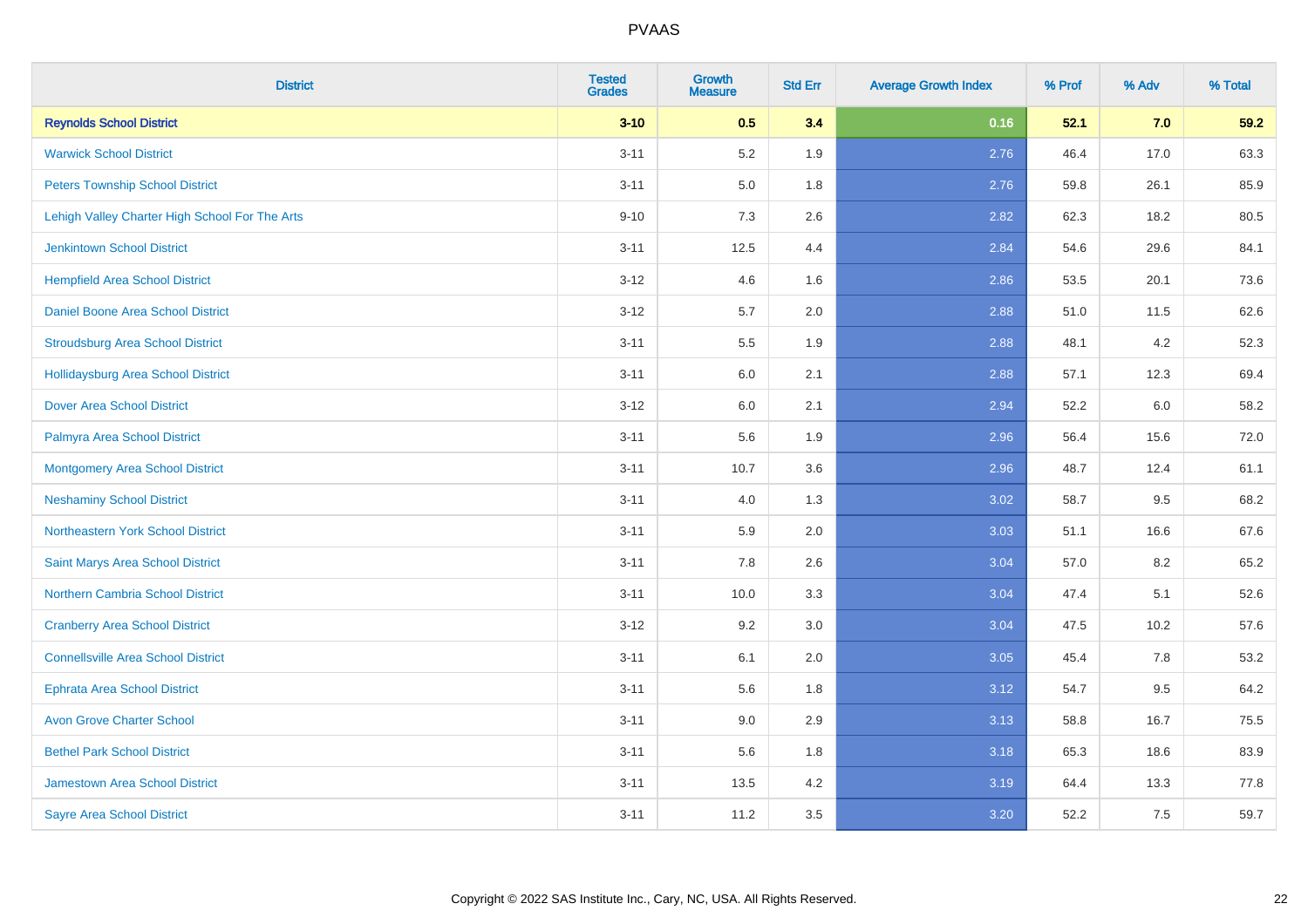| <b>District</b>                                | <b>Tested</b><br><b>Grades</b> | <b>Growth</b><br><b>Measure</b> | <b>Std Err</b> | <b>Average Growth Index</b> | % Prof | % Adv | % Total |
|------------------------------------------------|--------------------------------|---------------------------------|----------------|-----------------------------|--------|-------|---------|
| <b>Reynolds School District</b>                | $3 - 10$                       | 0.5                             | 3.4            | 0.16                        | 52.1   | 7.0   | 59.2    |
| <b>Wayne Highlands School District</b>         | $3 - 11$                       | 7.8                             | 2.4            | 3.23                        | 52.3   | 13.1  | 65.4    |
| <b>Tech Freire Charter School</b>              | $9 - 11$                       | 9.3                             | 2.9            | 3.26                        | 18.0   | 1.1   | 19.1    |
| <b>East Penn School District</b>               | $3 - 11$                       | 4.1                             | 1.3            | 3.27                        | 55.8   | 11.5  | 67.3    |
| Mechanicsburg Area School District             | $3 - 11$                       | 5.9                             | 1.8            | 3.29                        | 57.2   | 13.7  | 70.9    |
| <b>Central Dauphin School District</b>         | $3 - 11$                       | 4.4                             | 1.3            | 3.32                        | 53.3   | 7.4   | 60.7    |
| <b>Mastery Charter School - Hardy Williams</b> | $3 - 11$                       | 11.4                            | 3.4            | 3.33                        | 44.3   | 5.7   | 50.0    |
| Pennsylvania Virtual Charter School            | $3 - 11$                       | 11.8                            | 3.5            | 3.37                        | 56.5   | 11.1  | 67.6    |
| <b>School Lane Charter School</b>              | $3 - 11$                       | 12.4                            | 3.6            | 3.43                        | 59.1   | 9.8   | 68.9    |
| <b>Whitehall-Coplay School District</b>        | $3 - 11$                       | 6.1                             | 1.8            | 3.45                        | 49.3   | 7.4   | 56.6    |
| Ambridge Area School District                  | $3 - 12$                       | 9.1                             | 2.6            | 3.46                        | 50.4   | 10.7  | 61.1    |
| Pen Argyl Area School District                 | $3 - 12$                       | 9.2                             | 2.7            | 3.46                        | 50.0   | 12.6  | 62.6    |
| Selinsgrove Area School District               | $3 - 12$                       | 8.3                             | 2.3            | 3.54                        | 56.8   | 10.0  | 66.8    |
| <b>West Shore School District</b>              | $3 - 12$                       | $5.0\,$                         | 1.4            | 3.59                        | 54.2   | 9.4   | 63.6    |
| <b>Hamburg Area School District</b>            | $3 - 11$                       | 8.9                             | 2.5            | 3.63                        | 43.5   | 8.2   | 51.7    |
| <b>Eastern York School District</b>            | $3 - 11$                       | 9.6                             | 2.6            | 3.71                        | 56.3   | 12.6  | 68.9    |
| <b>Mckeesport Area School District</b>         | $3 - 12$                       | 9.0                             | 2.4            | 3.72                        | 31.0   | 4.5   | 35.5    |
| <b>Midd-West School District</b>               | $3 - 11$                       | 10.3                            | 2.7            | 3.80                        | 58.0   | 13.4  | 71.4    |
| <b>Octorara Area School District</b>           | $3 - 11$                       | 9.1                             | 2.4            | 3.82                        | 52.1   | 8.5   | 60.6    |
| <b>Eastern Lebanon County School District</b>  | $3 - 11$                       | 8.6                             | 2.2            | 3.84                        | 48.8   | 11.4  | 60.3    |
| <b>Allentown City School District</b>          | $3-12$                         | $5.3\,$                         | 1.4            | 3.88                        | 25.3   | 2.7   | 28.0    |
| <b>Freeport Area School District</b>           | $3 - 10$                       | 9.7                             | 2.5            | 3.91                        | 57.5   | 17.8  | 75.3    |
| Lake-Lehman School District                    | $3 - 11$                       | 10.8                            | 2.7            | 3.93                        | 55.3   | 7.9   | 63.2    |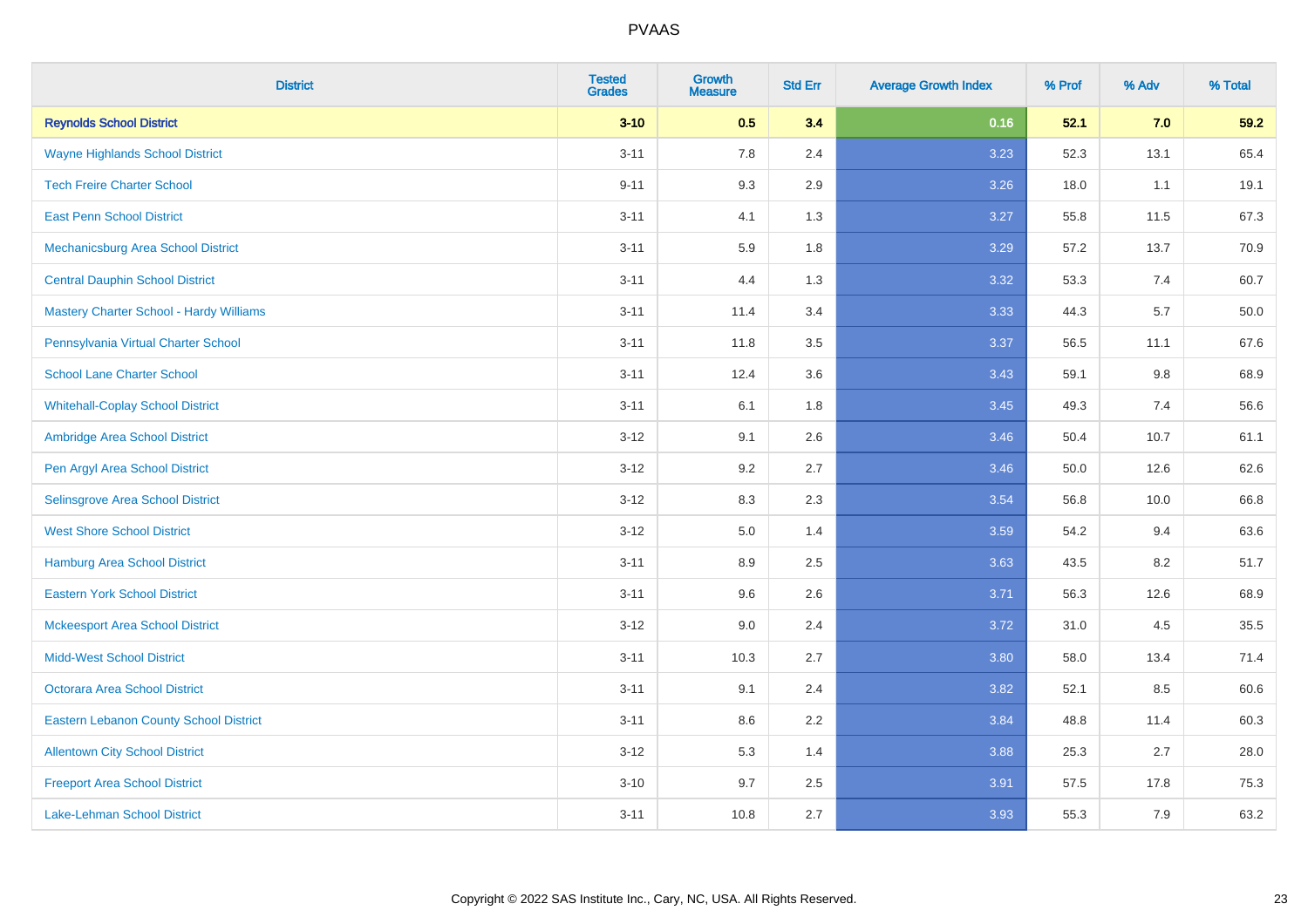| <b>District</b>                                    | <b>Tested</b><br><b>Grades</b> | <b>Growth</b><br><b>Measure</b> | <b>Std Err</b> | <b>Average Growth Index</b> | % Prof | % Adv | % Total |
|----------------------------------------------------|--------------------------------|---------------------------------|----------------|-----------------------------|--------|-------|---------|
| <b>Reynolds School District</b>                    | $3 - 10$                       | 0.5                             | 3.4            | 0.16                        | 52.1   | 7.0   | 59.2    |
| <b>William Penn School District</b>                | $3 - 12$                       | 8.3                             | 2.1            | 3.99                        | 35.6   | 3.0   | 38.7    |
| <b>Greater Nanticoke Area School District</b>      | $3 - 12$                       | 11.2                            | 2.8            | 4.01                        | 38.0   | 12.4  | 50.4    |
| <b>Greenwood School District</b>                   | $3 - 11$                       | 15.9                            | 3.9            | 4.11                        | 50.0   | 25.0  | 75.0    |
| <b>Montoursville Area School District</b>          | $3 - 12$                       | 10.8                            | 2.5            | 4.24                        | 44.6   | 20.1  | 64.8    |
| <b>Moon Area School District</b>                   | $3 - 11$                       | 8.2                             | 1.9            | 4.25                        | 58.7   | 18.5  | 77.2    |
| <b>Centennial School District</b>                  | $3 - 10$                       | 7.1                             | 1.7            | 4.29                        | 50.1   | 8.7   | 58.9    |
| <b>Parkland School District</b>                    | $3 - 11$                       | 5.3                             | 1.2            | 4.30                        | 58.0   | 22.3  | 80.4    |
| <b>Iroquois School District</b>                    | $3 - 11$                       | 13.1                            | 3.0            | 4.35                        | 48.2   | 7.8   | 56.0    |
| <b>Spring-Ford Area School District</b>            | $3 - 11$                       | 6.0                             | 1.3            | 4.46                        | 60.8   | 16.5  | 77.4    |
| Northern Bedford County School District            | $3 - 11$                       | 16.5                            | 3.6            | 4.58                        | 51.7   | 20.0  | 71.7    |
| <b>Littlestown Area School District</b>            | $3 - 11$                       | 11.4                            | 2.5            | 4.62                        | 55.2   | 10.4  | 65.6    |
| Pocono Mountain School District                    | $3 - 12$                       | $6.8\,$                         | 1.5            | 4.62                        | 45.8   | 5.0   | 50.7    |
| <b>Upper Darby School District</b>                 | $3 - 12$                       | 6.9                             | 1.5            | 4.62                        | 45.0   | 6.7   | 51.7    |
| <b>Conestoga Valley School District</b>            | $3 - 11$                       | 8.7                             | 1.8            | 4.69                        | 60.3   | 13.5  | 73.8    |
| <b>Derry Area School District</b>                  | $3 - 11$                       | 13.2                            | 2.8            | 4.69                        | 60.0   | 12.5  | 72.5    |
| <b>Fort Leboeuf School District</b>                | $3 - 11$                       | 11.7                            | 2.5            | 4.73                        | 48.5   | 21.1  | 69.6    |
| Penns Valley Area School District                  | $3 - 12$                       | 14.0                            | 2.9            | 4.80                        | 41.9   | 23.1  | 65.0    |
| <b>Shippensburg Area School District</b>           | $3 - 11$                       | 9.3                             | 1.9            | 4.84                        | 53.1   | 10.2  | 63.3    |
| <b>Commonwealth Charter Academy Charter School</b> | $3 - 10$                       | 9.1                             | 1.9            | 4.90                        | 47.2   | 9.1   | 56.3    |
| <b>York Suburban School District</b>               | $3 - 11$                       | 10.1                            | 2.1            | 4.91                        | 53.5   | 27.8  | 81.3    |
| <b>West Perry School District</b>                  | $3 - 11$                       | 12.5                            | 2.5            | 4.99                        | 56.6   | 8.4   | 65.0    |
| <b>Cornwall-Lebanon School District</b>            | $3 - 11$                       | 8.3                             | 1.6            | 5.08                        | 47.2   | 8.4   | 55.6    |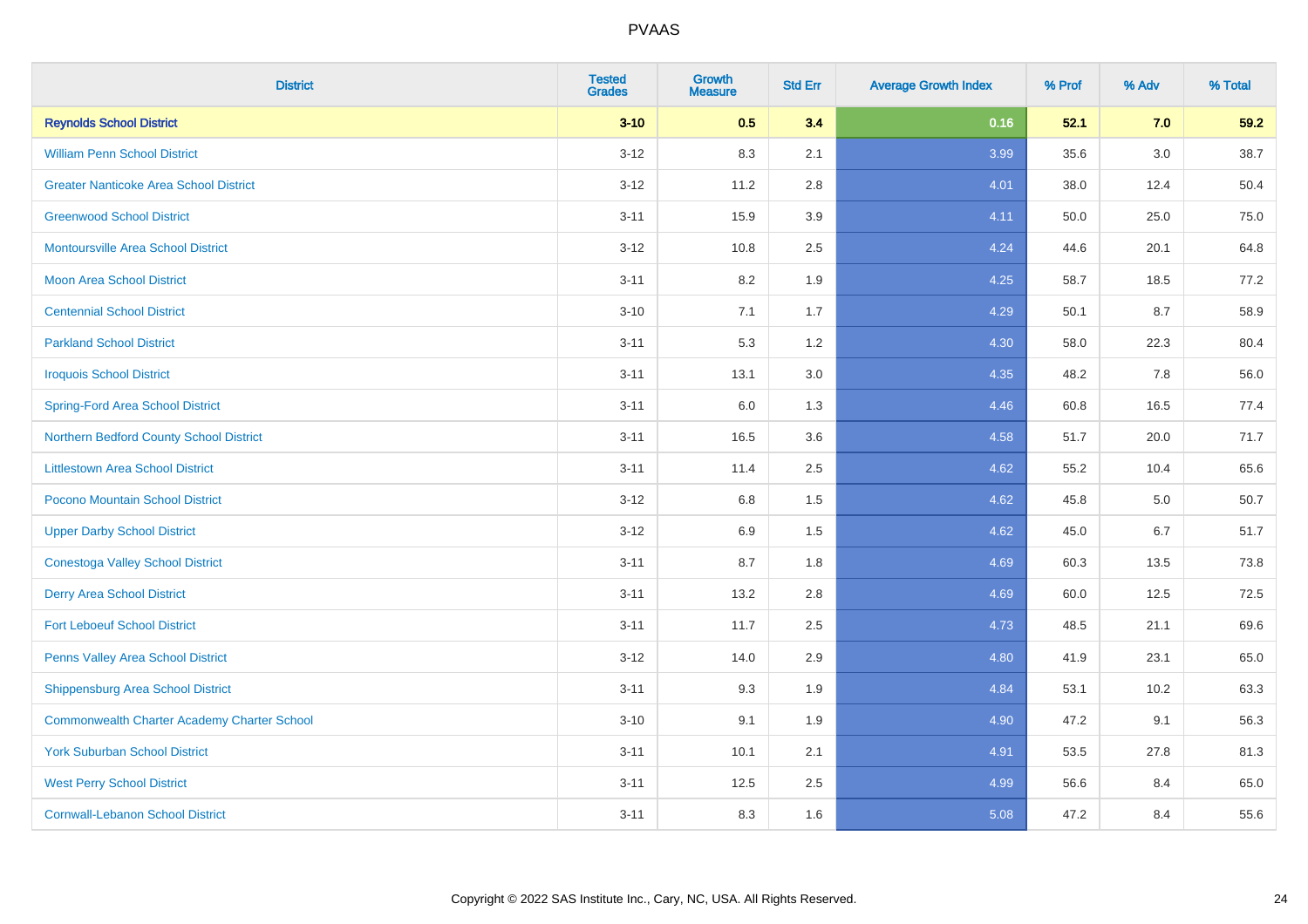| <b>District</b>                               | <b>Tested</b><br><b>Grades</b> | <b>Growth</b><br><b>Measure</b> | <b>Std Err</b> | <b>Average Growth Index</b> | % Prof | % Adv | % Total |
|-----------------------------------------------|--------------------------------|---------------------------------|----------------|-----------------------------|--------|-------|---------|
| <b>Reynolds School District</b>               | $3 - 10$                       | 0.5                             | 3.4            | 0.16                        | 52.1   | 7.0   | 59.2    |
| <b>City CHS</b>                               | $10 - 11$                      | 13.6                            | 2.7            | 5.12                        | 45.8   | 3.0   | 48.8    |
| <b>Cocalico School District</b>               | $3 - 11$                       | 10.6                            | 2.0            | 5.18                        | 50.8   | 14.1  | 64.8    |
| <b>Haverford Township School District</b>     | $3 - 11$                       | $8.0\,$                         | 1.5            | 5.27                        | 53.0   | 25.5  | 78.6    |
| <b>Fox Chapel Area School District</b>        | $3 - 11$                       | 9.8                             | 1.8            | 5.36                        | 56.6   | 28.6  | 85.2    |
| <b>Mifflin County School District</b>         | $3 - 11$                       | 9.1                             | 1.7            | 5.49                        | 47.1   | 6.7   | 53.8    |
| <b>Unionville-Chadds Ford School District</b> | $3 - 11$                       | 17.1                            | 3.1            | 5.51                        | 68.1   | 13.2  | 81.3    |
| <b>Fleetwood Area School District</b>         | $3 - 10$                       | 12.2                            | 2.2            | 5.68                        | 53.5   | 11.6  | 65.2    |
| <b>Mountain View School District</b>          | $3 - 11$                       | 20.9                            | 3.5            | 5.91                        | 57.8   | 20.3  | 78.1    |
| <b>Wilson School District</b>                 | $3 - 12$                       | 8.8                             | 1.5            | 5.96                        | 52.6   | 14.6  | 67.2    |
| <b>Saucon Valley School District</b>          | $3 - 11$                       | 14.7                            | 2.5            | 5.98                        | 48.7   | 20.2  | 69.0    |
| <b>Ridley School District</b>                 | $3 - 12$                       | 10.0                            | 1.6            | 6.10                        | 45.6   | 8.2   | 53.8    |
| <b>Avon Grove School District</b>             | $3 - 10$                       | 10.0                            | 1.6            | 6.26                        | 56.3   | 18.6  | 74.9    |
| <b>Abington Heights School District</b>       | $3 - 11$                       | 13.5                            | 2.2            | 6.27                        | 58.3   | 16.2  | 74.5    |
| <b>Pine-Richland School District</b>          | $3 - 11$                       | 11.5                            | 1.8            | 6.31                        | 60.6   | 24.4  | 85.0    |
| <b>Deer Lakes School District</b>             | $3 - 11$                       | 17.0                            | 2.7            | 6.32                        | 61.5   | 16.4  | 77.9    |
| <b>Derry Township School District</b>         | $3 - 10$                       | 12.8                            | 2.0            | 6.39                        | 54.8   | 25.8  | 80.6    |
| <b>Garnet Valley School District</b>          | $3 - 10$                       | 10.9                            | 1.7            | 6.53                        | 67.1   | 19.0  | 86.1    |
| <b>Hazleton Area School District</b>          | $3 - 11$                       | 9.6                             | 1.4            | 6.77                        | 45.0   | 7.8   | 52.9    |
| <b>Wissahickon School District</b>            | $3 - 10$                       | 12.5                            | 1.8            | 6.85                        | 58.3   | 22.4  | 80.7    |
| <b>Southern York County School District</b>   | $3 - 11$                       | 14.2                            | 2.1            | 6.91                        | 55.1   | 18.1  | 73.1    |
| <b>Delaware Valley School District</b>        | $3 - 11$                       | 12.6                            | 1.8            | 6.93                        | 55.2   | 16.2  | 71.4    |
| <b>Central York School District</b>           | $3 - 12$                       | 12.3                            | 1.7            | 7.20                        | 55.5   | 11.5  | 67.0    |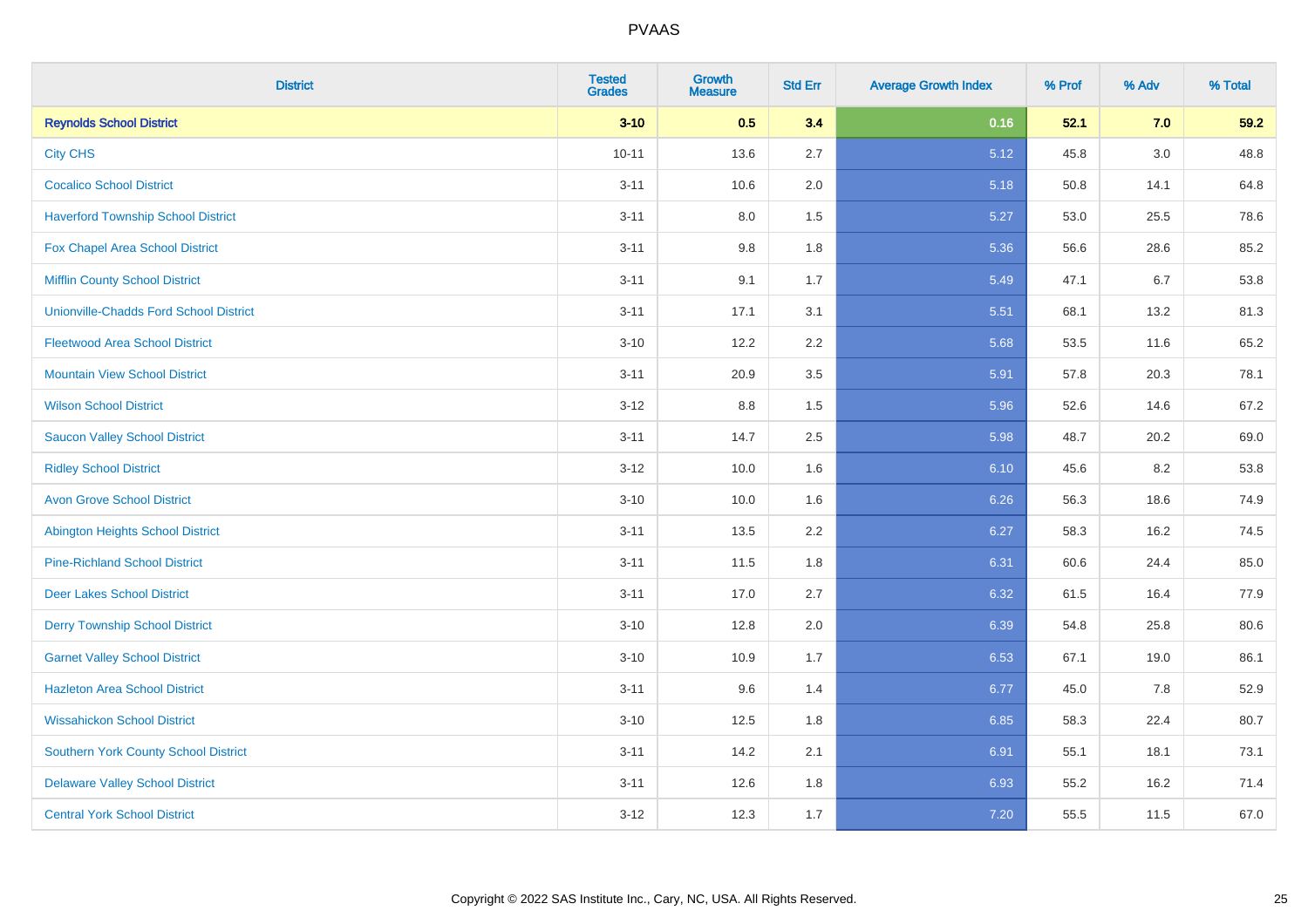| <b>District</b>                          | <b>Tested</b><br><b>Grades</b> | <b>Growth</b><br><b>Measure</b> | <b>Std Err</b> | <b>Average Growth Index</b> | % Prof | % Adv   | % Total |
|------------------------------------------|--------------------------------|---------------------------------|----------------|-----------------------------|--------|---------|---------|
| <b>Reynolds School District</b>          | $3 - 10$                       | 0.5                             | 3.4            | 0.16                        | 52.1   | 7.0     | 59.2    |
| <b>Reading School District</b>           | $3 - 11$                       | 10.1                            | 1.4            | 7.25                        | 24.7   | $2.4\,$ | 27.2    |
| <b>Valley View School District</b>       | $3 - 11$                       | 18.1                            | 2.4            | 7.42                        | 53.7   | 14.7    | 68.4    |
| Pennsylvania Cyber Charter School        | $3 - 11$                       | 11.6                            | 1.5            | 7.54                        | 46.3   | 5.0     | 51.3    |
| <b>Upper Merion Area School District</b> | $3 - 11$                       | 15.3                            | 2.0            | 7.62                        | 59.3   | 19.3    | 78.6    |
| <b>Council Rock School District</b>      | $3 - 11$                       | 8.9                             | 1.2            | 7.65                        | 62.8   | 16.6    | 79.4    |
| <b>Tyrone Area School District</b>       | $3-12$                         | 19.7                            | 2.5            | 7.87                        | 60.4   | 16.7    | 77.1    |
| <b>Penn-Trafford School District</b>     | $3 - 11$                       | 13.4                            | 1.7            | 7.87                        | 62.3   | 21.9    | 84.2    |
| <b>Pennsbury School District</b>         | $3 - 11$                       | 11.7                            | 1.5            | 7.90                        | 60.1   | 21.3    | 81.3    |
| <b>Great Valley School District</b>      | $3 - 11$                       | 15.0                            | 1.9            | 7.98                        | 50.0   | 35.0    | 85.0    |
| Northern York County School District     | $3 - 11$                       | 15.6                            | 2.0            | 7.98                        | 57.4   | 11.5    | 68.8    |
| <b>Springfield School District</b>       | $3 - 11$                       | 13.8                            | 1.7            | 7.99                        | 60.9   | 21.5    | 82.4    |
| <b>Bethlehem Area School District</b>    | $3 - 11$                       | 9.3                             | 1.1            | 8.15                        | 44.7   | 12.0    | 56.7    |
| <b>Colonial School District</b>          | $3 - 11$                       | 14.0                            | 1.7            | 8.21                        | 60.2   | 19.6    | 79.8    |
| <b>Souderton Area School District</b>    | $3 - 11$                       | 12.4                            | 1.5            | 8.28                        | 61.7   | 15.2    | 76.9    |
| <b>North Penn School District</b>        | $3 - 11$                       | 9.1                             | 1.1            | 8.36                        | 55.8   | 17.0    | 72.8    |
| <b>Upper Dublin School District</b>      | $3-12$                         | 15.4                            | 1.8            | 8.53                        | 60.8   | 24.8    | 85.6    |
| <b>Dallastown Area School District</b>   | $3 - 11$                       | 13.5                            | 1.5            | 8.84                        | 56.0   | 17.9    | 73.8    |
| <b>Norwin School District</b>            | $3 - 11$                       | 18.0                            | 1.7            | 10.37                       | 58.5   | 27.0    | 85.4    |
| <b>West Chester Area School District</b> | $3 - 11$                       | 12.6                            | 1.2            | 10.38                       | 66.8   | 20.2    | 87.0    |
| <b>Upper Saint Clair School District</b> | $3 - 11$                       | 18.5                            | 1.7            | 10.65                       | 61.8   | 30.1    | 91.9    |
| Downingtown Area School District         | $3 - 11$                       | 12.1                            | 1.1            | 10.67                       | 60.0   | 23.5    | 83.6    |
| <b>Upper Perkiomen School District</b>   | $3 - 11$                       | 22.1                            | 2.1            | 10.74                       | 57.7   | 13.2    | 70.9    |